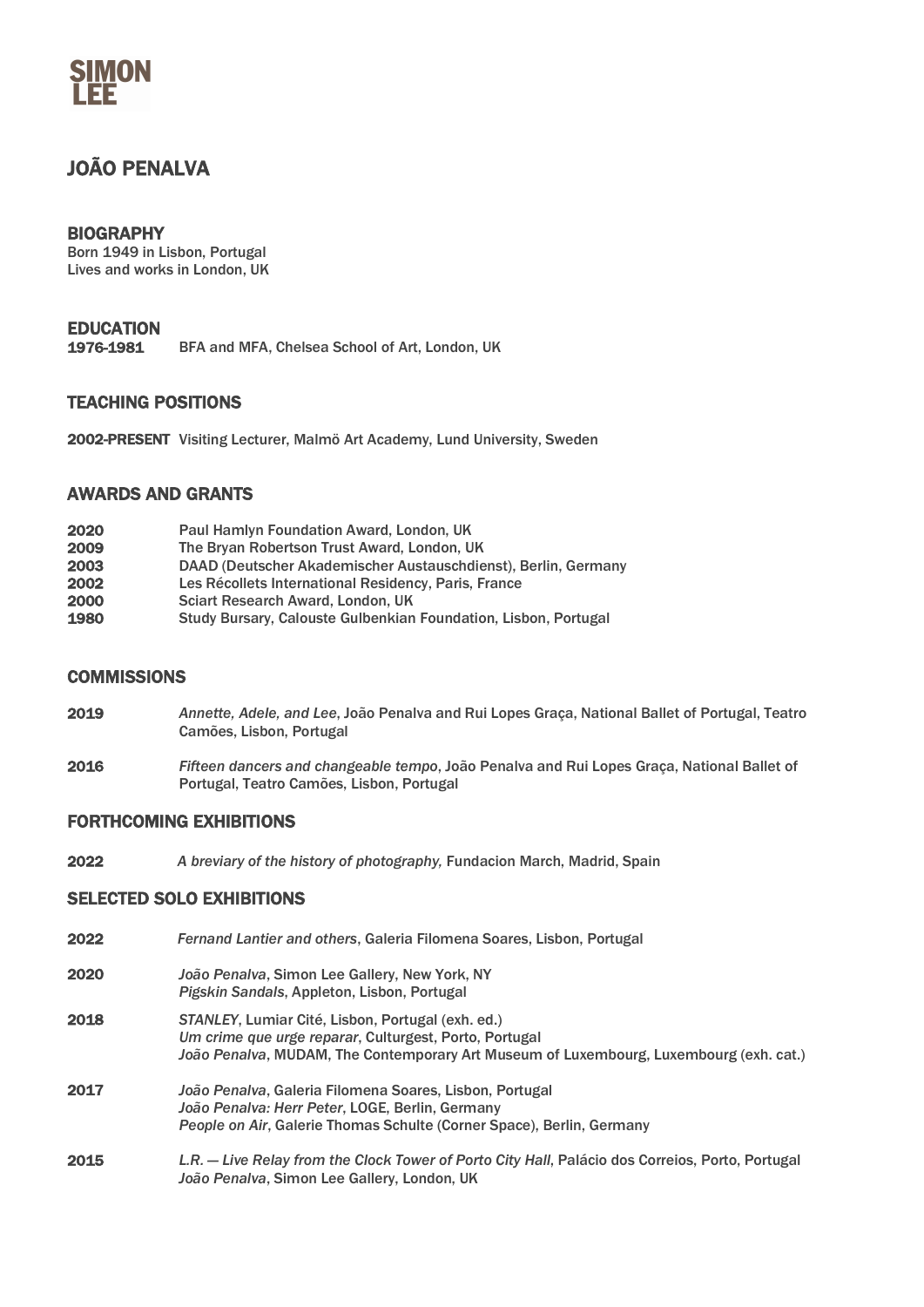

| 2014 | João Penalva, Trondheim Kunstmuseum, Trondheim, Norway (exh. cat.)<br>João Penalva, Galeria Filomena Soares, Lisbon, Portugal                                                                                                                                                                                                                                                    |
|------|----------------------------------------------------------------------------------------------------------------------------------------------------------------------------------------------------------------------------------------------------------------------------------------------------------------------------------------------------------------------------------|
| 2013 | João Penalva - Les mauvaises herbes du Japon, Sage Paris, Paris, France<br>Wallenda (Toilet Version), 1997-2013, Royal Festival Hall, London, UK<br>João Penalva, Simon Lee Gallery, Hong Kong                                                                                                                                                                                   |
| 2012 | João Penalva - The Prize Song, Simon Lee Gallery, London, UK<br>João Penalva - Værker med tekst og billeder, Kunsthallen Brandts, Odense, Denmark (exh. cat.)<br>João Penalva, Video Works, Berlinische Gallery, Berlin, Germany                                                                                                                                                 |
| 2011 | João Penalva, Galerie Thomas Schulte, Berlin, Germany<br>João Penalva - Trabalhos com Textos e Imagens, Calouste Gulbenkian Museum, Lisbon, Portugal<br>(exh. cat.).                                                                                                                                                                                                             |
| 2010 | João Penalva, Simon Lee Gallery, London, UK<br>João Penalva - Pavlina e o Dr. Erlenmeyer, Chiado 8 Arte Contemporânea, Lisbon, Portugal (exh.<br>cat.)<br>João Penalva, Lunds Konsthall, Lund, Sweden (exh. cat.)                                                                                                                                                                |
| 2009 | João Penalva, Galeria Filomena Soares, Lisbon, Portugal<br>João Penalva, Galerie Barbara Gross, Munich, Germany                                                                                                                                                                                                                                                                  |
| 2008 | João Penalva, Galerie Thomas Schulte, Berlin, Germany<br>João Penalva - Live transmission from the clock tower of Vila do Conde Mother Church, Solar -<br>Galeria de Arte Cinemática, Vila do Conde, Portugal                                                                                                                                                                    |
| 2007 | João Penalva, Mead Gallery, Warwick Arts Centre, University of Warwick, Coventry, UK (exh. cat.)<br>João Penalva - The roar of lions, daadgalerie, Berlin, Germany                                                                                                                                                                                                               |
| 2006 | João Penalva, Irish Museum of Modern Art, Dublin, Ireland (exh. cat.)<br>João Penalva, Galeria Filomena Soares, Lisbon, Portugal                                                                                                                                                                                                                                                 |
| 2005 | João Penalva, Ludwig Museum - Museum of Contemporary Art, Budapest, Hungary (exh. cat.)<br>João Penalva, Serralves Museum of Contemporary Art, Porto, Portugal (exh. cat.)                                                                                                                                                                                                       |
| 2004 | João Penalva, Barbara Gross Galerie, Munich, Germany<br>João Penalva, Galerie Volker Diehl, Berlin, Germany                                                                                                                                                                                                                                                                      |
| 2003 | João Penalva, The Power Plant, Toronto, Canada (exh. cat.)<br>João Penalva, Galeria Filomena Soares, Lisbon, Portugal<br>João Penalva, INOVA Institute of Visual Arts, University of Wisconsin, Milwaukee, WI                                                                                                                                                                    |
| 2002 | João Penalva, Max Protetch Gallery, New York, NY<br>João Penalva, Galeria Mário Sequeira, Braga, Portugal<br>João Penalva, (with Matts Leiderstam), Rooseum Center for Contemporary Art, Malmö, Sweden<br>João Penalva, The John Curtin Gallery, Curtin University, Perth, Australia                                                                                             |
| 2001 | João Penalva, Barbara Gross Galerie, Munich, Germany<br>João Penalva - Violette Avéry, 13 quai Voltaire, Caisse des Dépots et Consignations, Paris, France<br>João Penalva - R, Pavilion of Portugal, XLIX Biennale di Venezia, Venice, Italy (exh. cat.)<br>João Penalva, Galerie Volker Diehl, Berlin, Germany<br>João Penalva, porta 33, Funchal, Island of Madeira, Portugal |
| 2000 | João Penalva - Clock, Public Art Development Trust at The Chapel, Middlesex Hospital, London, UK<br>(exh. ed.)<br>João Penalva - Mister, fig-1, London, UK (exh. ed.)<br>João Penalva, Tramway, Glasgow, Scotland (exh. cat.)<br>João Penalva, Galerie im Taxispalais, Innsbruck, Austria (exh. cat.)<br>João Penalva, Contemporary Art Center, Vilnius, Lithuania               |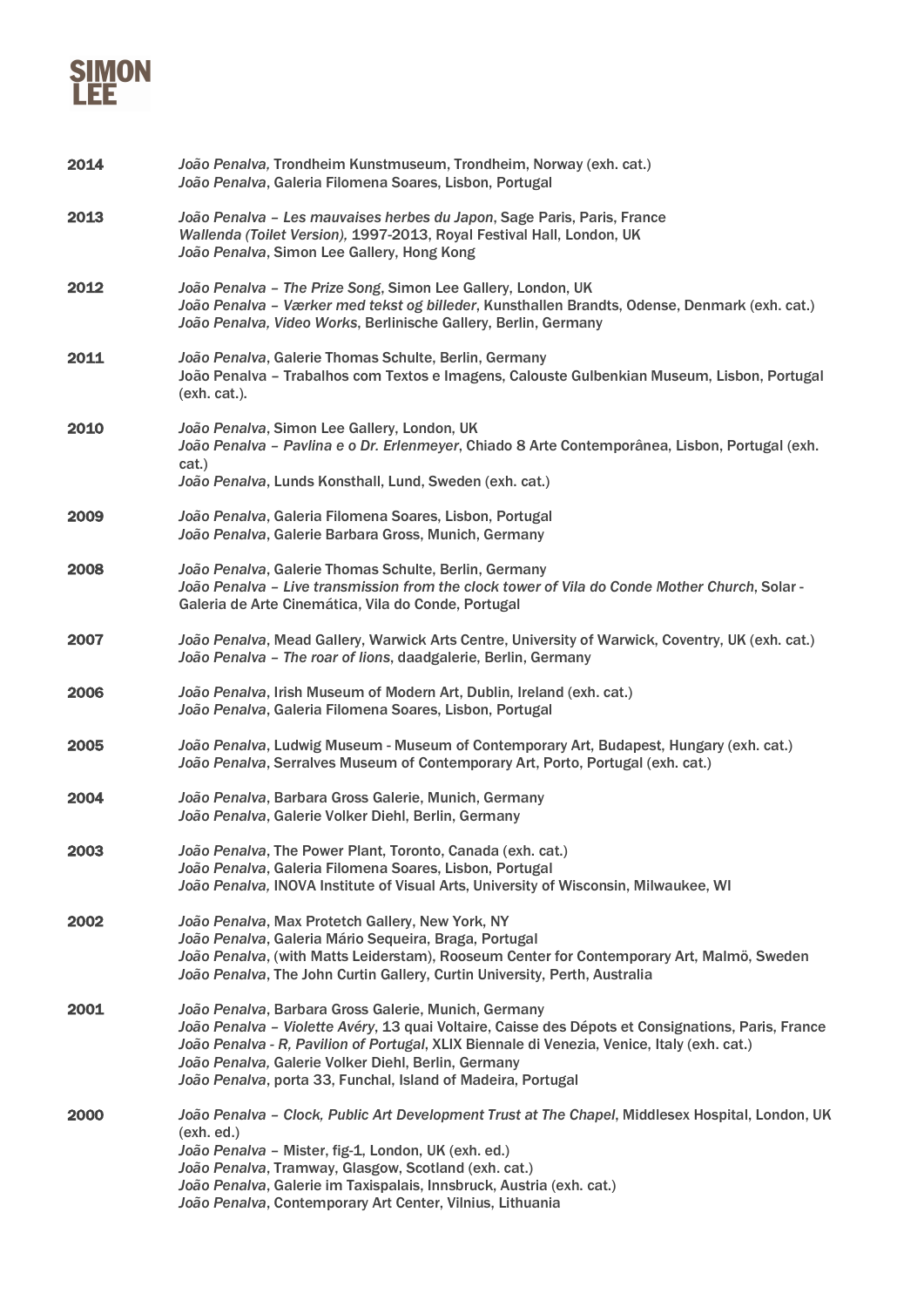

*João Penalva* – 336 PEK (336 Rivers), Camden Arts Centre, London, UK (exh. cat.)

- 1999 *João Penalva – 336 PEK (336 Rivières),* Frac Languedoc-Roussillon, Montpellier, France (exh. cat.) *João Penalva*, Centro Cultural de Belém, Lisbon, Portugal (exh. cat.) 1997 *João Penalva*, Galeria Pedro Oliveira, Porto, Portugal (exh. cat.) *The Ormsson Collection, presented by João Penalva*, Lisbon Museum, Lisbon, Portugal (exh. cat.) 1996 *Widow Simone (Ent'racte, 20 years),* XXIII Bienal Internacional de São Paulo, Brazil (exh. cat.)
- *Widow Simone (Ent'racte, 20 years),* Cleveland, London, UK *João Penalva - Faussone*, Agostinho Ricon Peres, Porto, Portugal *João Penalva*, Galeria Pedro Oliveira, Porto, Portugal (exh. cat.)
- 1995 *João Penalva*, Michael Hue-Williams Fine Art, London, UK
- 1993 *João Penalva,* Galeria Atlântica, Porto, Portugal (exh. cat.)
- 1992 *João Penalva,* Francis Graham-Dixon Gallery, London, UK (exh. cat.)
- 1991 *João Penalva*, Galeria Atlântica, Porto, Portugal (exh. cat.)
- 1990 *João Penalva*, CAM Fundação Calouste Gulbenkian, Lisbon, Portugal (exh. cat.) *João Penalva*, Galeria Atlântica, Porto, Portugal (exh. cat.)
- 1989 *João Penalva*, Francis Graham-Dixon Gallery, London, UK (exh. cat.)
- 1987 *João Penalva*, Sala Atlântica, Galeria Nasoni, Porto, Portugal (exh. cat.)
- 1984 *João Penalva*, Cooperativa Árvore, Porto, Portugal
- 1983 *João Penalva*, Galeria de Arte Moderna, Sociedade Nacional de Belas Artes, Lisbon, Portugal *João Penalva*, Galeria Roma e Pavia, Porto, Portugal

#### SELECTED GROUP EXHIBITIONS

| 2022 | Subterranean, Amos Rex, Helsinki, Finland                                                                                                                                                                                                                                                                                                                                                                                                                                                                      |
|------|----------------------------------------------------------------------------------------------------------------------------------------------------------------------------------------------------------------------------------------------------------------------------------------------------------------------------------------------------------------------------------------------------------------------------------------------------------------------------------------------------------------|
| 2021 | DEINE KUNST (5): Mensch, der / Körper, der, die, das, Städtische Galerie Wolfsburg Wolfsburg,<br>Germany<br>COREOGRAPHY OF ATTENTION, Museu de Almada - Casa da Cidade, Almada, Portugal<br>CANGIANTE - BASED ON THE CGD COLLECTION, Centro de Arqueologia e Artes de Beja (CAAB),<br>Beja, Portugal                                                                                                                                                                                                           |
| 2020 | XXV. ROHKUNSTBAU: Tenderness - About Common Living, Schloss Lieberose, Brandenburg,<br>Germany<br>I've Never Seen The Sky Like This Before, Southwest Contemporary, Adelaide, Australia<br>Red light: Sexuality and representation in the Norlinda and José Lima Collection, Centro de Arte<br>Oliva, S. João da Madeira, Portugal                                                                                                                                                                             |
| 2019 | (YOU) Can Speak in the Plural Form, Culturgest, Lisbon, Portugal<br>The Gaze of Things. Japanese Photography in the Context of Provoke, Bombas Gens Centre d'Art,<br>Valencia, Spain<br>The Source: Works from the South London Gallery Collection, South London Gallery, London, UK<br>Deep deep down, far far in (and out), Leal Rios Foundation, Lisbon, Portugal<br>30 YEARS BARBARA GROSS GALERIE Part 3, Barbara Gross Galerie, Munich, Germany<br>Arte em São Bento, São Bento Palace, Lisbon, Portugal |
| 2018 | Voyage to the Beginning and Back, Serralves Museum of Contemporary Art, Porto, Portugal<br>Maré, Galeria Filomena Soares, Lisbon, Portugal<br>Quote / Unquote. Between Appropriation and Dialogue, MAAT Museum, Lisbon, Portugal. This<br>exhibition travelled from Galeria Municipal do Porto, Porto, Portugal                                                                                                                                                                                                |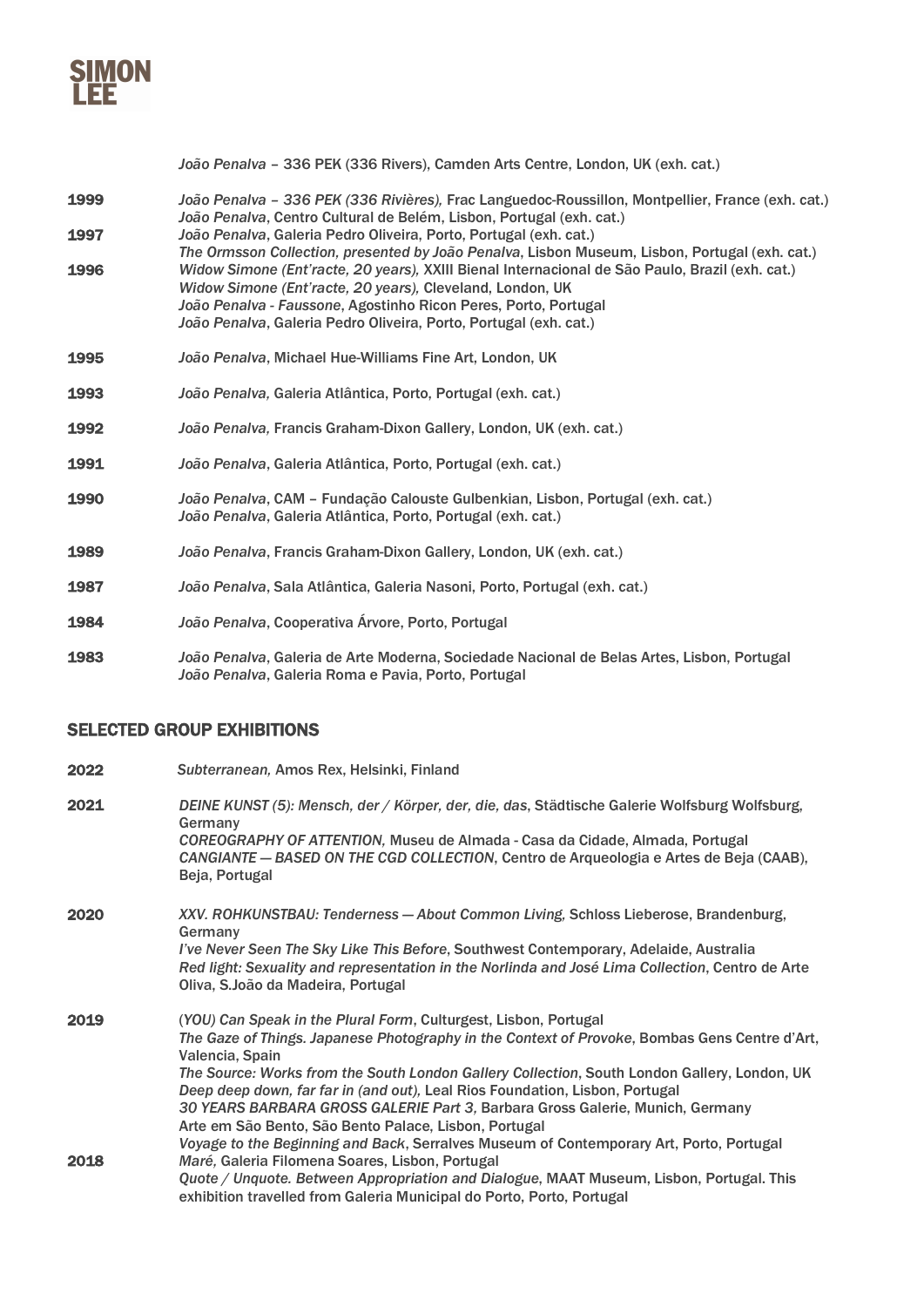

| 2017 | Metropolis, Simon Lee Gallery, New York, NY<br>Whither the Winds, Lundskonsthall, Lund, Sweden<br>Quote/Unquote. Between Appropriation and Dialogue, Galeria Municipal do Porto, Porto, Portugal<br>Drawing Biennial 2017, Drawing Room, London, UK<br>Electricity: The Spark of Life, Wellcome Collection, London, UK<br>Versus Rodin: Bodies across space and time, The Art Gallery of South Australia, Adelaide, SA<br>Un certain Regard - Works from the Norlinda and José Lima Collection, Instituto de Artes Visuais,<br>Coimbra, Portugal                                                                                                                                                                                                                                                                                                                                                                               |
|------|--------------------------------------------------------------------------------------------------------------------------------------------------------------------------------------------------------------------------------------------------------------------------------------------------------------------------------------------------------------------------------------------------------------------------------------------------------------------------------------------------------------------------------------------------------------------------------------------------------------------------------------------------------------------------------------------------------------------------------------------------------------------------------------------------------------------------------------------------------------------------------------------------------------------------------|
| 2016 | Trame (Plots) - Reality, Fiction, Art, Cinema, Invention, Spazio Murat, Bari, Italy<br>View-Master, Aanant & Zoo, Berlin, Germany<br>EMAP - Save our Souls: Art for a Time of Urgencies, 9th Ewha international Media Art Presentation,<br>Ewha Womans University Campus, Seoul, Republic of Korea<br>Lines of Dialogue/Linhas de Diálogo, Espaço NOVO BANCO, Lisbon, Portugal<br>Limited Access: The Sixth Edition, Aaren Projects, Tehran, Iran<br>There is no Why, There is no I, Norlinda e José Lima Collection, Centro de Cultura Contemporânea,<br>Castelo Branco, Portugal                                                                                                                                                                                                                                                                                                                                             |
| 2015 | Theory of the Duende, Centro García Lorca, Granada, Spain (exh. cat.)<br>Faux Amis, Simon Lee Gallery, London, UK<br>Déjà vu: Repetition and Difference, Serralves Museum Library, Porto, Portugal<br>Crossovers, OCAT Contemporary Art Terminal, Shanghai, China (exh. cat.)<br>Portugal IV: Clouds Taste Metallic, Videoex Film Festival, Zürich, Switzerland<br>Drawing Biennale 2015, Drawing Room, London, UK<br>I (working title), Espaço Novo Banco, Lisbon, Portugal.<br>Collection Itineraries: chosen works of the Collection Coca-Cola Foundation, Universitat de<br>València, Valencia, Spain                                                                                                                                                                                                                                                                                                                      |
| 2014 | Conflict, Time, Photography, Tate Modern, London, UK (exh. cat.). This exhibition travelled to<br>Museum Folkwang, Essen, Germany (2015); and Staatliche Kunstsammlungen Dresden, Dresden,<br>Germany (2015).<br>The Tears of Things, Fundación Helga de Alvear, Madrid, Spain<br>Heritage. Portuguese artists in Navacerrada Collection, Centro de Arte Alcobendas (CAA), Madrid,<br>Spain (exh. cat.)<br>Nuit Blanche Video, Simon Lee Gallery, London, UK<br>Parcours, Art Basel, Basel, Switzerland<br>IMMA Collection: Conversations, Irish Museum of Modern Art, Dublin, Ireland<br>First International Biennial of Contemporary Art of Cartagena de Indias, Cartagena, Colombia (exh.<br>cat.)<br>A book between two stools, Villa Empain, Boghossian Foundation, Brussels, Belgium<br>Stock de sons, Works from the Collection Frac Champagne-Ardenne, Collège de la Voie Chatelâine,<br><b>Arcis sur Aube, France</b> |
| 2013 | Still - Photography at the Museum, MODEM Centre for Modern and Contemporary Arts, Debrecen,<br>Hungary<br>Summertime Readings, Cesis Art Festival, Latvia<br>Languages: Entre le Dire et le Faire, Fondation Calouste Gulbenkian, Paris (exh. cat.)<br>Le Corps de l'Absence, Musée des Beaux-Arts et d'Archéologie, Châlons-en-Champagne, France<br>pensé(z) cinema, Abbaye St André, Centre d'art contemporain Meymac, Meymac, France<br>Serralves Collection: Recent Works, Serralves Museum, Porto, Portugal                                                                                                                                                                                                                                                                                                                                                                                                               |
| 2012 | Résonances, Centre de créations pour l'enfance, in association with Diffusion de la collection Frac<br>Champagne-Ardenne en region, Tinqueux, France<br>Trayectorias-Diez años de video y fotografía en la colección Coca-Cola, Museu Estremeño e<br>Iberoamericano de Arte Contemporáneo, Badajoz, Spain<br>Ourselves, ACCA Australian Centre for Contemporary Art, Melbourne, Australia (exh.cat)<br>Big Picture III (Szenen/Figuren), Kunstsammlung Nordrhein-Westfalen K21, Düsseldorf, Germany<br>The Edge in Landscape, Towner the Contemporary Art Museum, Eastbourne, UK<br>Move. Choreographing You: Art and Dance since the 1960s, National Museum of Contemporary                                                                                                                                                                                                                                                   |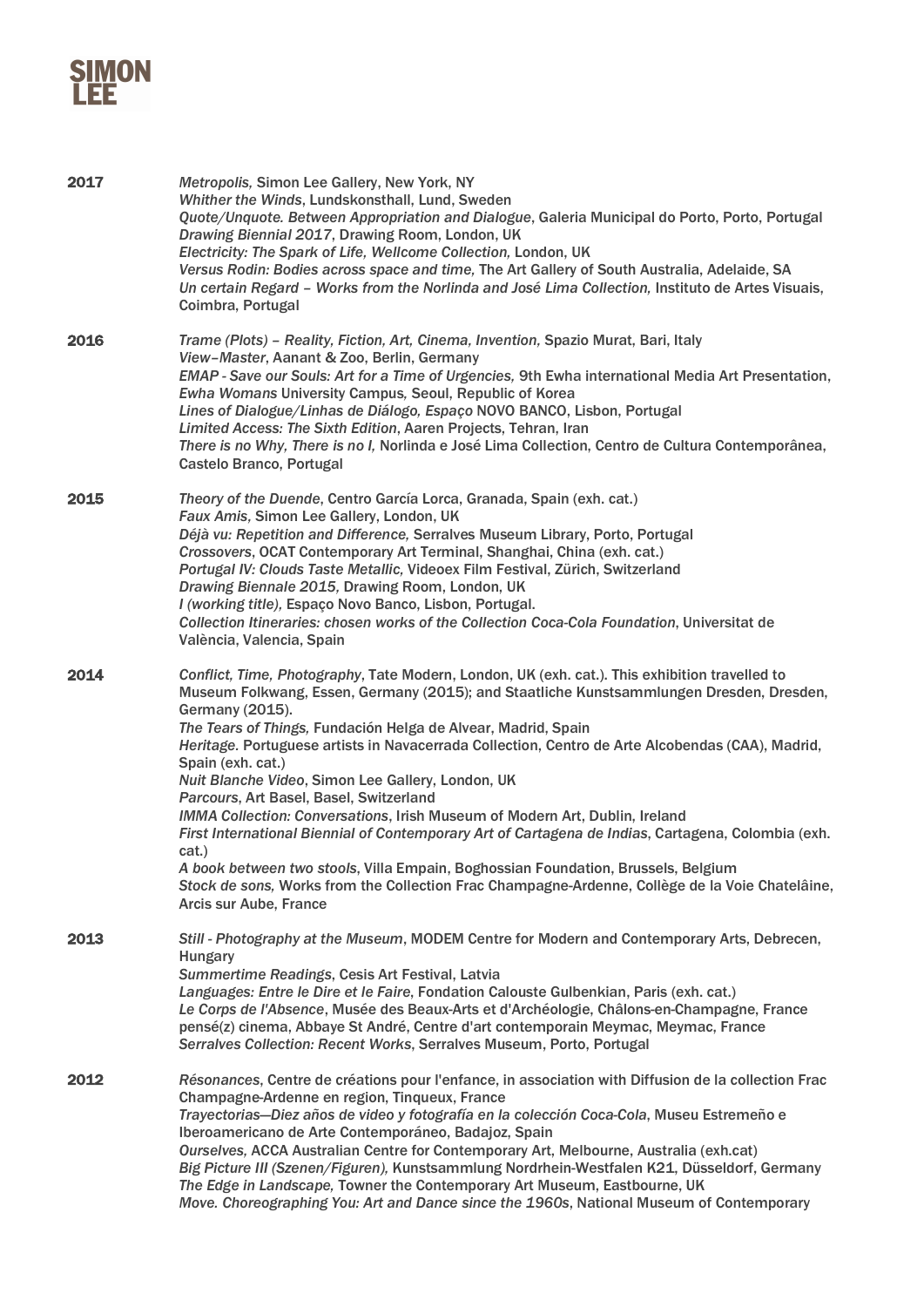|      | Art, Seoul, Republic of Korea<br>Arte Portuguesa do Século XX 1960 - 2010, MNAC, National Museum of Contemporary Art<br>Collection, Lisbon, Portugal<br>fotoGRAFISK - Gravure from Niels Borch Jensen Værksted for Kobbertryk, Fotografisk Center,<br>Copenhagen, Denmark<br>Livre Circulação - Obras da Colecção de Serralves, Viana do Castelo, Portugal (exh. cat.)                                                                                                                                                                                                                                                                                                                                                                                                                                                                                                                                                                                                                                                                                                                                                                                                                                                             |
|------|------------------------------------------------------------------------------------------------------------------------------------------------------------------------------------------------------------------------------------------------------------------------------------------------------------------------------------------------------------------------------------------------------------------------------------------------------------------------------------------------------------------------------------------------------------------------------------------------------------------------------------------------------------------------------------------------------------------------------------------------------------------------------------------------------------------------------------------------------------------------------------------------------------------------------------------------------------------------------------------------------------------------------------------------------------------------------------------------------------------------------------------------------------------------------------------------------------------------------------|
| 2011 | Screaming from the mountain, Sørlandets Kunstmuseum, Kristiansand, Norway (exh. cat.)<br>Light in Darkness, Western Bridge, Seattle, US<br>O que Pertence e o que não Pertence às Palavras, Galeria Baginski, Lisbon, Portugal<br>Zona Letal, Espaço Vital - Obras da Colecção da Caixa Geral de Depósitos, Museu de Arte<br>Contemporânea de Elvas, Elvas, Portugal (exh. cat.). This exhibition travelled to Museu Municipal<br>de Tavira/Palácio da Galeria, Tavira, Portugal (2011); and Museu da Imagem em Movimento,<br>Lelrla, Portugal (2012)<br>Move: Kunst und Tanz selt den 60ern, Haus Der Kunst, Munich, Germany (exh. cat.). This exhibition<br>travelled to K20 - Kunstsammlung Nordrhein-Westfalen, Düsseldorf, Germany (2011)<br>O voo do Bumerangue - 10 anos da Galeria Filomena Soares, Galeria Filomena Soares, Lisbon,<br>Portugal<br>Outrageous Fortune - Artists Remake the Tarot, Focal Point Gallery, Southend-on-Sea, UK (exh. ed)<br>Observadores - Revelações, Trânsitos e Distâncias. Um percurso na Colecção Berardo, Berardo<br>Museum - Collection of Modern and Contemporary Art, Lisbon, Portugal (exh. cat.)                                                                                   |
| 2010 | Display: Objects, Buildings and Space, Experimentadesign, Palácio Quintela, Lisbon, Portugal<br>Revelations II, Sage Paris, Paris, France<br>Muito Obrigado - Arte portugués del siglo XXI en la coleccion Coca-Cola, DA2 - Domus Artium<br>2002, Salamanca, Spain (exh. cat.)<br>en construcción 3, Fundación Pedro Barrié de la Maza, Vigo, Spain (exh. cat.)<br>Linguagem e Experiência, Obras da Colecção da Caixa Geral de Depósitos, Museu Grão Vasco,<br>Viseu, Portugal (exh. cat.). This exhibition travelled to Museu de Aveiro, Aveiro, Portugal<br>Move: Choreographing You, Hayward Gallery, London, UK (exh. cat.)<br>Ars Itineris. El viaje en el arte contemporáneo, Museu de l'Art de la Pell de Vic, Vic, Spain (exh. cat.)<br>Broken Fall (Geometric), Astuni Public Studio, Bologna, Italy (exh. cat.)<br>Secreto y Artilugo, DA2 Domus Artium 2002, Salamanca, Spain<br>Sobrestructuras, OTR espacio de arte, Madrid, Spain<br>The Glass Delusion, National Glass Centre, Sunderland, UK (exh. cat.)<br>Tirésias - Video de Artistas Made in Portugal, Centro Cultural de España, Montevideo, Uruguay (exh.<br>cat.)<br>What happens now is a secret, Irish Museum of Modern Art, Dublin, Ireland (exh. cat.) |
| 2009 | Zeigen, An Audio Tour through Berlin by Karin Sander, Temporäre Kunsthalle, Berlin, Germany (exh.<br>cat.)<br>L'avenir d'une illusion, Passages - Centre d'art contemporain, Troyes, France<br>Three Private Views, Niels Borch Jensen Galerie und Verlag, Berlin, Germany<br>Serralves - The Collection, Serralves Museum of Contemporary Art, Porto, Portugal<br>Feedbackstage, (in cooperation with Georg Kargl Fine Arts, Vienna), Galerie Thomas Schulte,<br>Berlin, Germany<br>A Mancha Humana/The Human Stain, Centro Galego de Arte Contemporánea, Santiago de<br>Compostela, Spain (exh. cat.)<br>Pequeña historia de la fotografia, Centro Galego de Arte Contemporánea, Santiago de Compostela,<br>Spain (exh. cat.)<br>Prison of Love, OTR espacio de arte, Madrid, Spain<br>Lá Fora, Electricity Museum, Lisbon, Portugal (exh. cat.)<br>Traces: IMMA Editions, Irish Museum of Modern Art, Dublin, Ireland (ex.cat.)                                                                                                                                                                                                                                                                                                 |
| 2008 | Todas as histórias, Serralves Museum of Contemporary Art, Porto, Portugal<br>part-ilha, Spike Island, Bristol, UK<br>One of these things is not like the other things, 1/9 unosunove arte contemporanea, Rome, Italy<br>Lá fora (Artistas Portugueses), Museu da Presidência da República, Viana do Castelo and Lisbon,<br>Portugal (exh. cat.)<br>Drawing a Tension - Works from the Deutsche Bank Collection, Museu Calouste Gulbenkian,                                                                                                                                                                                                                                                                                                                                                                                                                                                                                                                                                                                                                                                                                                                                                                                         |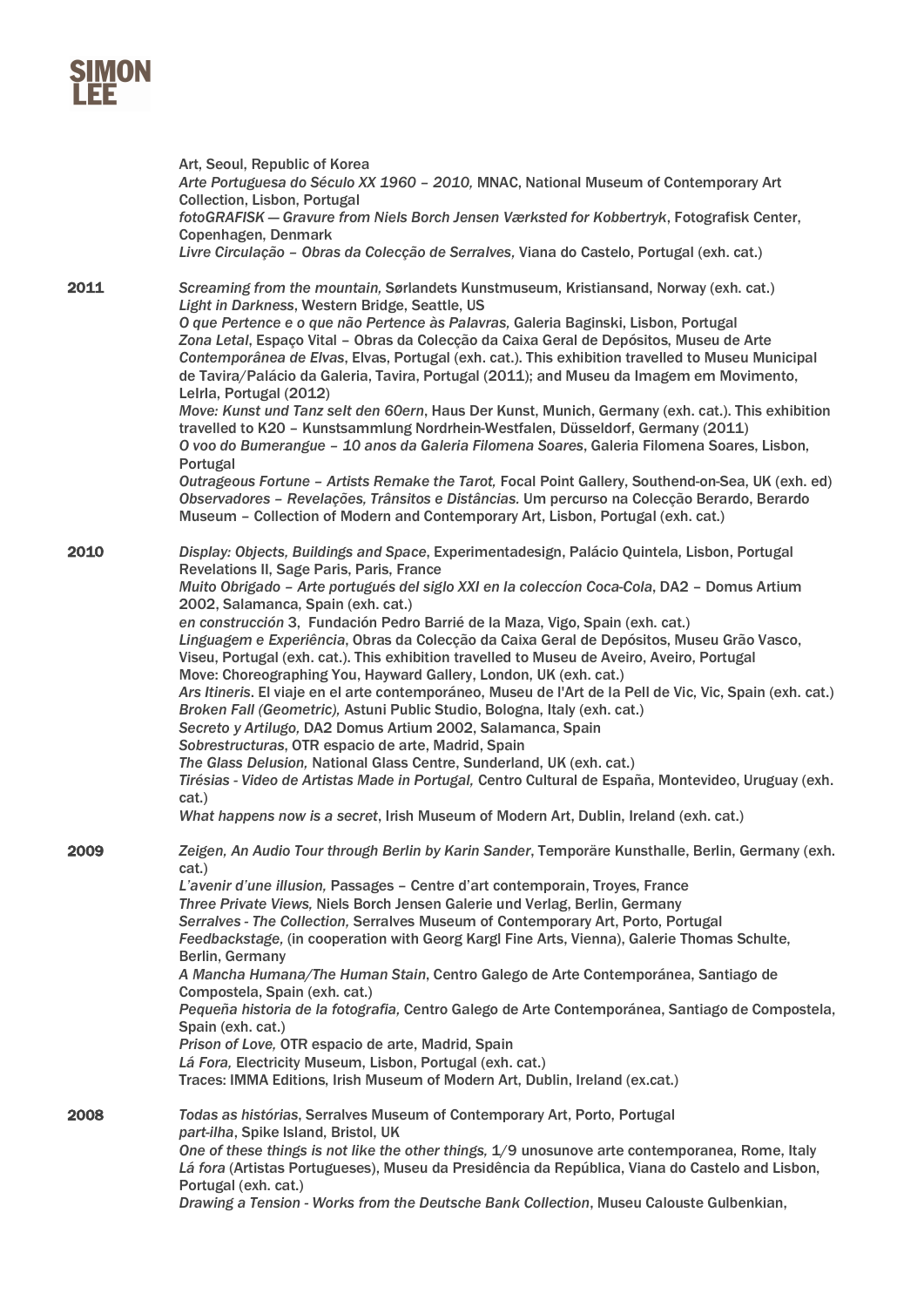|      | Lisbon, Portugal (exh. cat.)<br>A volta do papel, 100 Artistas, Centro de Arte Manuel de Brito, Oeiras, Portugal (exh. cat.)<br>(I'm Always Touched) By Your Presence, Dear - New Acquisitions, Irish Museum of Modern Art,<br>Dublin, Ireland<br>All that cinema, Ludwig Museum - Museum of Contemporary Art, Budapest, Hungary<br>Call of the Wild, Benveniste Contemporary, Madrid, Spain                                                                                                                                                                                                                                                                                                                                                                                                                                                                                                                                                                                                                                 |
|------|------------------------------------------------------------------------------------------------------------------------------------------------------------------------------------------------------------------------------------------------------------------------------------------------------------------------------------------------------------------------------------------------------------------------------------------------------------------------------------------------------------------------------------------------------------------------------------------------------------------------------------------------------------------------------------------------------------------------------------------------------------------------------------------------------------------------------------------------------------------------------------------------------------------------------------------------------------------------------------------------------------------------------|
| 2007 | A propos des lieux d'origine- Portugal agora, Musée d'Art Moderne Grand-Duc Jean, Luxembourg<br>(exh. cat.)<br>Voyage Evasion, Frac Languedoc-Roussillon, Montpellier, France<br>Entre a palavra e a imagem, Centro Cultural Vila Flor, Guimarães, Portugal (exh. cat.). This<br>exhibition travelled to Museu da Cidade, Lisbon, Portugal<br>Descartáveis, Billboard Public Art Project, Lisbon, Portugal<br>Terra Incognita, New Langton Arts, San Francisco, CA<br>Circulação Livre/Toll Free, Teatro Lethes, Faro, Portugal                                                                                                                                                                                                                                                                                                                                                                                                                                                                                              |
|      | Cinema Paradiso, ACCA Australian Centre for Contemporary Art, Melbourne, Australia (exh. cat.)<br>Fabrice Gygi - Vidéothèque mobile, Frac Ile-de-France, Le Plateau, Paris, France<br>Résidents, Espace EDF/Electra, Paris, France (exh. cat.)<br>Outras Zonas de Contacto, Lisbon Museum, Lisbon, Portugal (exh. cat.)<br>A(vwar), Maison des Jeunes et de la Culture d'Uzès, France                                                                                                                                                                                                                                                                                                                                                                                                                                                                                                                                                                                                                                        |
| 2006 | Contemporary Portugal, Galerija Vartai, Vilnius, Lithuania<br>De dentro, 6 Portuguese Contemporary Artists, National Centre for Contemporary Arts, Moscow.<br>This exhibition travelled to Nizhny Novgorod, Russia (exh. cat.)<br>Around the World in Eighty Days, ICA Institute of Contemporary Arts/South London Gallery, London,<br>UK (exh. cat.)<br>Helga de Alvear - Conceitos para uma colecção, Centro Cultural de Belém, Lisbon, Portugal (exh.<br>cat.)<br>Eldorado, Musée d'Art Moderne Grand-Duc Jean, Luxembourg (exh. cat.)<br>Territorio Oeste, Aspectos singulares del arte portugués contemporáneo, Museu de Arte<br>Contemporáneo Union Fenosa, A Coruña, Spain (exh. cat.)                                                                                                                                                                                                                                                                                                                                |
| 2005 | Entre a palabra e a imaxe, Fundación Luis Seoane, A Coruña, Spain (exh. cat.)<br>Sports illustrated, Islip Art Museum, Long Island, NY<br>50 Anos de Arte Portuguesa, CAM - Fundação Calouste Gulbenkian, Lisbon, Portugal (exh. cat.)<br>Del Zero al 2005: Perspectivas del Arte en Portugal, Fundación Marcelino Botín, Santander, Spain<br>(exh. cat.)<br>The Gesture: A Visual Library in Progress, Macedonian Museum of Contemporary Art, Thessaloniki,<br>Greece (exh. cat.). This exhibition travelled to Quarter, Centro Produzione Arte, Florence, Italy<br>Itinerarios del Sonido, Plaza del Callao, Centro Cultural Conde Duque, Madrid, Spain<br>Thinking of the Outside, Situations, St Nicholas Markets, Bristol, UK (exh. cat.)<br>Infallible, In Search of the Real George Eliot, Hatton Gallery, Newcastle University, Newcastle-upon<br>Tyne, UK (exh. cat.)<br>Miradas y Conceptos en la colección Helga de Alvear, Museo Estremeño e iberoamericano de Arte<br>Contemporáneo, Badajoz, Spain (exh. cat.) |
| 2004 | Effort, Koldo Mitxelena Kulturunea, Donostia/San Sebastian, Spain (exh. cat.)<br>Dorf in die Metropole, Künstlerhaus Bethanien, Berlin, Germany<br>Seminarium, LandKunstLeben, Steinhöfeler, Germany<br>Half a century of Portuguese Art 1944-2004, MNAC Museu do Chiado, Lisbon, Portugal (exh. cat.)<br>The Dream Island, Noass Art Centre, Riga, Latvia<br>European portrait 2, XI Rohkunstbau, Groß Leuthen, Germany (exh. cat.)<br>Éigse, Carlow Arts Festival, Carlow, Ireland (exh. cat.)<br>Fotografie-Ausstellung, Barbara Gross Galerie, Munich, Germany<br>About Corporeality in Editions: Artist Books, Prints and Photography, Galerie Lelong, Zurich,<br><b>Switzerland</b><br>La fac fait son Frac: Images Croisées, Frac Languedoc-Rousillon, Montpellier, France                                                                                                                                                                                                                                            |
| 2003 | Process - Landscape, Kiasma Museum of Contemporary Art, Helsinki, Finland<br>Pegadas de Luz, Centro Gallego de Arte Contemporáneo, Santiago de Compostela, Spain (exh. cat.)                                                                                                                                                                                                                                                                                                                                                                                                                                                                                                                                                                                                                                                                                                                                                                                                                                                 |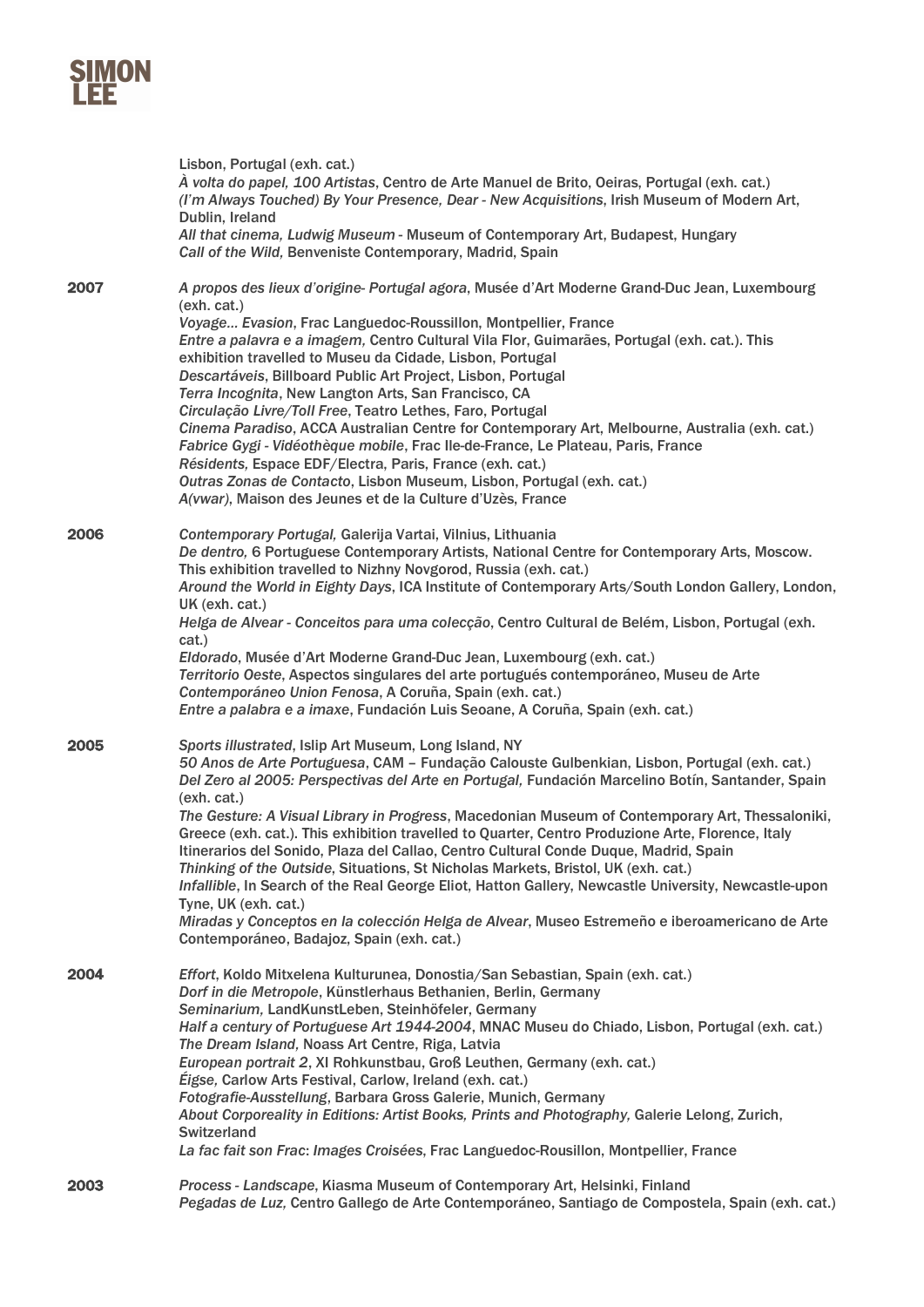|      | Global Village Garden, LandKunstLeben, Buchholz, Germany<br>Hiroshima Art Document 2003, The Former Bank of Japan, Hiroshima, Japan (exh. cat.)<br>Continuare, 5 Bienal da Maia, Maia, Portugal (ex.cat.)<br>Prophetic Corners, The 6th Peripheric Biennial, lasi, Romania (exh. cat.)<br>The Labyrinthine Effect, ACCA Australian Centre for Contemporary Art, Melbourne, Australia (exh.<br>cat.)<br>Infallible - In Search of the Real George Eliot, The Gallery at APT, London, UK (exh. cat.). This<br>exhibition travelled to Mead Gallery, Warwick Arts Centre, University of Warwick, Coventry, UK; and<br>Huddersfield Art Gallery, Huddersfield, UK (2004)<br>Under Ground, Staatliche Kunstsammlungen Dresden, Galerie Neue Meister, Dresden, Germany           |
|------|----------------------------------------------------------------------------------------------------------------------------------------------------------------------------------------------------------------------------------------------------------------------------------------------------------------------------------------------------------------------------------------------------------------------------------------------------------------------------------------------------------------------------------------------------------------------------------------------------------------------------------------------------------------------------------------------------------------------------------------------------------------------------|
| 2002 | Tech/No/Zone, Museum of Contemporary Art, Taipei, Taiwan (exh. cat.)<br>Body Power/Power Play, Württembergischer Kunstverein, Stuttgart, Germany (exh. cat.)<br>Diferença e Conflito, O Século XX nas Coleçções do Museu do Chiado-Museu Nacional de Arte<br>Contemporânea, Lisbon, Portugal (exh. cat.)<br>confiture demain et confiture hier - Mais jamais confiture aujourd'hui, Centre Régional d'Art<br>Contemporain Languedoc-Roussillon, Sète, France (exh. cat.)<br>(The world may be) fantastic, 11th Biennale of Sydney, Museum of Contemporary Art, Sydney,<br>Australia (exh. cat.)<br>336 Rivières, Ecole supérieure des Beaux-Arts, Toulouse, France<br>Dévoler, Mücsarnok Kunsthalle, Budapest, Hungary                                                     |
| 2001 | This side and beyond the dream, Sigmund Freud-Museum, Vienna, Austria (exh. cat.)<br>Impresiones, Calcografia Nacional, Real Academia de Bellas Artes de San Fernando, Madrid, Spain<br>(exh. cat.)<br>Cine y Casi Cine, Museu Nacional Centro de Arte Reina Sofia, Madrid, Spain<br>Novas Aquisições e Doações, Museu do Chiado-Museu Nacional de Arte Contemporânea, Lisbon,<br>Portugal (exh. cat.)<br>Total object complete with missing parts, Tramway, Glasgow, UK (exh. cat.)<br>Have you got time?, LiebmanMagnan, New York, NY<br>Berlin Biennale 2, Berlin, Germany (exh. cat.)<br>Itazu Litho-Graphik, Museum Haus Kasuya, Tokyo, Japan<br>Dévoler: Vive les Frac (Suite) Institut d'art Contemporain, Villeurbanne/Rhône-Alpes, Villeurbanne,<br><b>France</b> |
| 2000 | More works about buildings and food, Fundição de Oeiras, Oeiras, Portugal (exh. cat.)<br>Art & Industry 2000 Biennial, Christchurch, New Zealand (exh. cat.)<br>Initiare, Colecção de Arte Contemporânea IAC/CCB, Centro Cultural de Belém, Lisbon, Portugal<br>(exh. cat.)<br>Waiting, Mjellby Konstgård, Halmstad, Sweden (exh. cat.)<br>Fossick, Sali GIA, London, UK                                                                                                                                                                                                                                                                                                                                                                                                   |
| 1999 | From Where to Here, Göteborg Konsthall, Gothenburg, Sweden (exh. cat.)<br>The Office of Misplaced Events (Temporary Annexe), Lotta Hammer Gallery, London, UK<br>East Wing Collection, Courtauld Institute of Art, London, UK<br>Dots & Loops, MK Expositieruimte, Rotterdam, The Netherlands<br>Fourth Wall, Public Art Development Trust, Royal National Theatre, London, UK<br>Signs of Life, I Melbourne International Biennial, Melbourne, Australia (exh. cat.)                                                                                                                                                                                                                                                                                                      |
| 1998 | Neither/Nor, Living Arts Museum, Reykjavik, Iceland<br>Books as Art, Cheltenham Festival of Literature, Cheltenham Museum and Art Gallery,<br>Cheltenham, UK (exh. cat.)<br>Novas Incorporacións, Fundación ARCO - Colección Permanente, Centro Gallego de Arte<br>Contemporáneo, Santiago de Compostela, Spain (exh. cat.)<br>La sphère de l'intime, Le Printemps de Cahors, Cahors, France (exh. cat.)<br>Artistas da Galeria, Galeria Pedro Oliveira, Porto, Portugal                                                                                                                                                                                                                                                                                                   |
| 1997 | Anatomias Contemporâneas, Fundição de Oeiras, Oeiras, Portugal (exh. cat.)<br>Enough, Duende, Rotterdam, The Netherlands. This exhibition travelled to The Tannery, London, UK<br>(1998)<br>Urban Mirage, Hiroshima Art Document '97, Hiroshima, Japan (exh. cat.)                                                                                                                                                                                                                                                                                                                                                                                                                                                                                                         |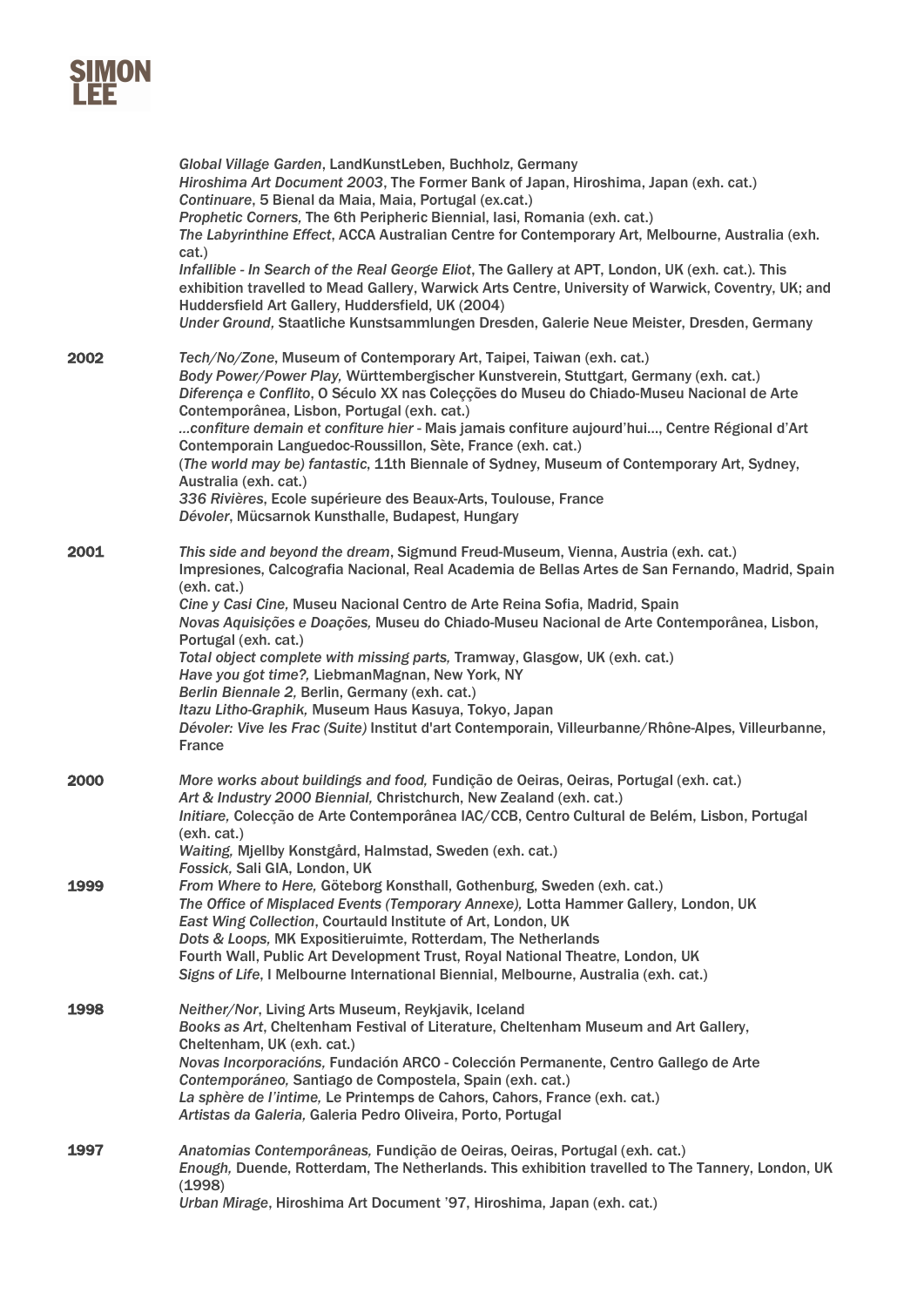

|      | Summer Collection '97, South London Gallery, London, UK                                                                                                                                                                                                                                                                                                                                                                                                                                                                                                                                                |
|------|--------------------------------------------------------------------------------------------------------------------------------------------------------------------------------------------------------------------------------------------------------------------------------------------------------------------------------------------------------------------------------------------------------------------------------------------------------------------------------------------------------------------------------------------------------------------------------------------------------|
| 1995 | Peninsulares, Galeria Antoni Estrany, Barcelona, Spain                                                                                                                                                                                                                                                                                                                                                                                                                                                                                                                                                 |
| 1994 | Colecção Manuel de Brito, Museu do Chiado, Lisbon, Portugal (exh. cat.)<br>The day after tomorrow, Centro Cultural de Belém, Lisbon, Portugal (exh. cat.)<br>Quando o mundo nos cai em cima, Centro Cultural de Belém, Lisbon, Portugal (exh. cat.)<br>Every Now and Then, Richard Salmon Ltd, London, UK                                                                                                                                                                                                                                                                                              |
| 1991 | Coincidências, II Jornadas de Arte Contemporânea, Porto Old Customs House, Porto, Portugal (exh.<br>cat.)<br>Recent British Painting - Arts Council Collection, Royal Festival Hall, London, UK (exh. cat.). This<br>exhibition travelled to Darlington Arts Centre, Darlington, UK; University of Northumbria, Newcastle-<br>upon-Tyne, UK; Oriel Gallery, Mold, UK; and The Drumcroon Gallery, Wigan, UK (1992)<br>Gallery Artists, Turske Hue-Williams, London, UK<br>Gallery Artists, Francis Graham-Dixon Gallery, London, UK<br>Five Years, Francis Graham-Dixon Gallery, London, UK (exh. cat.) |
| 1990 | Four painters from London, Galería Colégio de Arquitectos, Málaga, Spain (exh. cat.)<br>Works on Paper, Francis Graham-Dixon Gallery, London, UK                                                                                                                                                                                                                                                                                                                                                                                                                                                       |
| 1989 | Eleven Artists, Francis Graham-Dixon Gallery, London, UK<br>Um olhar sobre a pintura portuguesa contemporânea, Fundação de Serralves, Porto, Portugal (exh.<br>cat.)<br>Group Show, Berry Street Open Studios, London, UK                                                                                                                                                                                                                                                                                                                                                                              |
| 1987 | 50 Portraits, Ginza Art Space, Tokyo, Japan                                                                                                                                                                                                                                                                                                                                                                                                                                                                                                                                                            |
| 1983 | Prémio Amadeu de Souza Cardoso, Fundação de Serralves, Porto, Portugal (exh. cat.)<br>V Bienal de Vila Nova de Cerveira, Vila Nova de Cerveira, Portugal (exh. cat.)<br>VI Bienal de Pontevedra, Pontevedra, Spain (exh. cat.)<br>Pintores Portugueses Residentes no Estrangeiro, Galeria Almada Negreiros, Secretaria de Estado<br>da Cultura, Lisbon, Portugal (exh. cat.)                                                                                                                                                                                                                           |
| 1981 | O Papel Como Suporte, Sociedade Nacional de Belas Artes, Lisbon, Portugal (exh. cat.)                                                                                                                                                                                                                                                                                                                                                                                                                                                                                                                  |
| 1980 | Stowells Trophy 1980, Royal Academy of Arts, London, UK (exh. cat.)<br>New Contemporaries, ICA Institute of Contemporary Arts, London, UK (exh. cat.)                                                                                                                                                                                                                                                                                                                                                                                                                                                  |
|      |                                                                                                                                                                                                                                                                                                                                                                                                                                                                                                                                                                                                        |

# SELECTED SCREENINGS

- 2021 *You'll Find Your Peace with Me*, Mudam Collection Online Screening Programme, MUDAM, The Contemporary Art Museum of Luxembourg, Luxembourg
- 2020 *Final Border,* Demanio Marittimo KM-278, Marzocca di Senigallia, Italy
- 2016 *Limited Access: The Sixth Edition*, Aaren Projects, Tehran, Iran
- 2012 *Orte/Projetionen: The Roar of Lions,* Kunstsammlung Nordrhein-Westfalen, K21, Düsseldorf, Germany *João Penalva - Video works 1999/2007*, Café Biografen, Brants Laederfabrik, Odense, Denmark
- 2010 *João Penalva - Video works 1999/2007,* Kino, Lund, Sweden
- 2008 *João Penalva - Video works, 1999/2007,* Auditório Municipal, Vila do Conde, Portugal *João Penalva - Video works, 1999/2007,* Portuguese Cinamathèque, Lisbon, Portugal *João Penalva - Video works, 1999/2007,* Serralves Museum of Contemporary Art, Porto, Portugal *336 PEK (336 Rivières),* Panopticart at Musée Fabre, Montpellier, France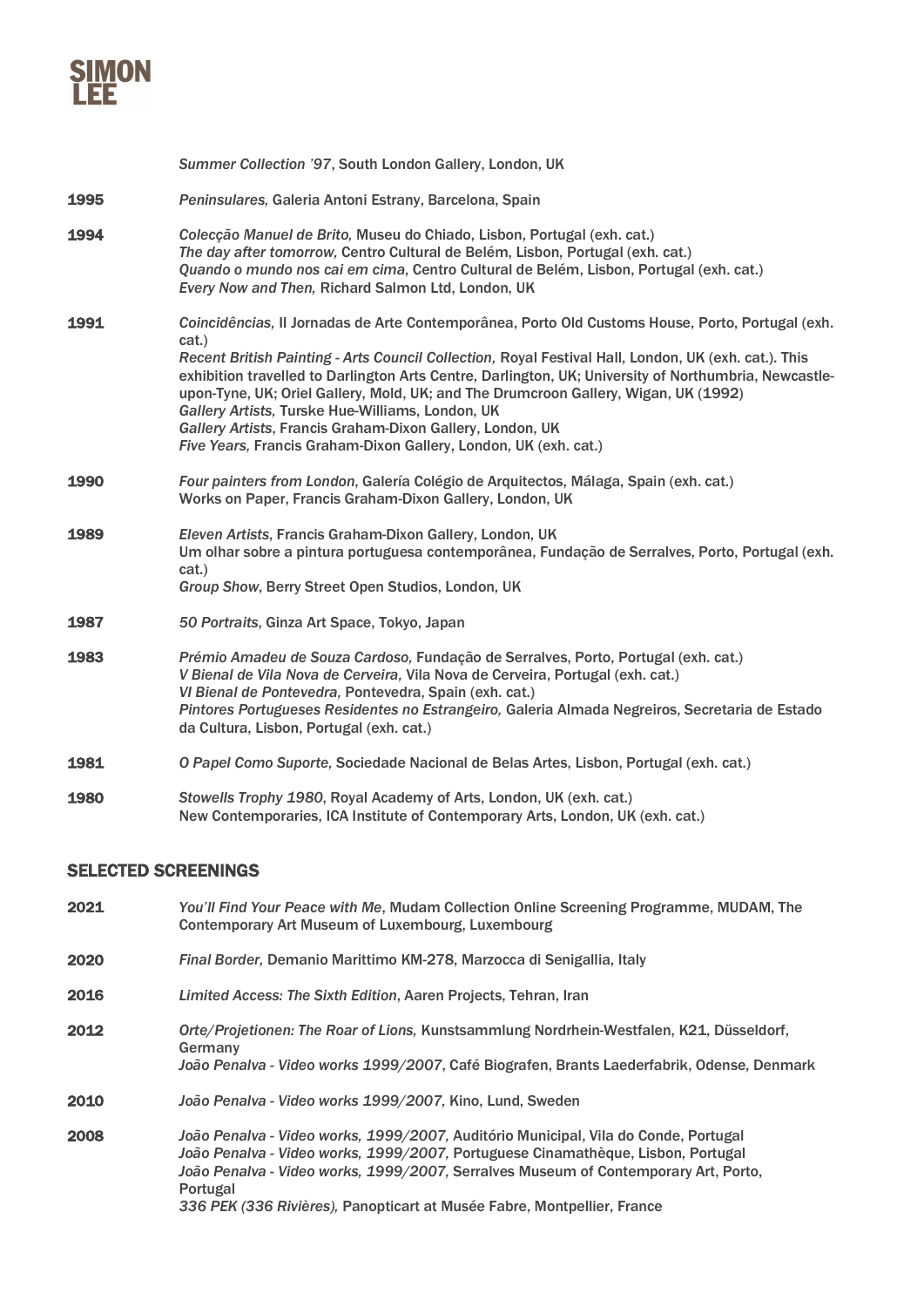

*João Penalva, The roar of lions*, Goethe-Institut, Lisbon, Portugal

- 2007 *João Penalva, The white nightingale,* Serralves Museum of Contemporary Art, Porto, Portugal
- 2004 *João Penalva, Kitsune and 336 PEK (336 Rivers),* Akademie der Künste, Berlin, Germany
- 2003 *João Penalva, Kitsune, Interseason,* BAK basis voor actuele kunst, Utrecht, The Netherlands *João Penalva, 336 PEK (336 Rivers),* Open air cinema, Steinhöfeler Park, Steinhöfeler, Germany
- 2002 João Penalva, Kitsune, TENT Centrum Beeldende Kunst, Rotterdam, The Netherlands *João Penalva, Kitsune, The long long story night*, Haus der Kunst, Munich, Germany
- 2001 *João Penalva, Videos, Cine y Casi Cine*, Museu Nacional Centro de Arte Reina Sofia, Madrid, Spain

### SELECTED BIBILIOGRAPHY

#### ARTIST BOOKS

| 2018 | The Asian Books, Mudam Luxembourg/Edition Cantz, Luxembourg<br>170x205mm, Lumiar Cité, Maumaus, Lisbon (ed. 300+20 a.p., numbered, signed)<br>Album Men Asleep, Danish Etching Society (ed. 300, numbered, signed) |
|------|--------------------------------------------------------------------------------------------------------------------------------------------------------------------------------------------------------------------|
| 2015 | Michio Harada, Simon Lee Gallery, London (ed. 60, numbered, signed)                                                                                                                                                |
| 2008 | Spaces between 5 chairs, Azinhagas e Ribanceiras Edicões, Lisbon (ed. 500, numbered, signed)<br>Looking up in Osaka, Azinhagas e Ribanceiras Edições, Lisbon (ed. 500, numbered, signed)                           |
| 2000 | CLOCK/TEACH TOUCH, Public Art Development Trust, London (ed. 250, numbered, signed)                                                                                                                                |
| 1993 | Arquivos, Câmara Municipal do Porto, Porto (ed. 1000)                                                                                                                                                              |

#### MONOGRAPHS

| 2014 | J. Börjesson, J. Penalva, João Penalva, Trondheim kunstmuseum, Trondheim, Norway<br>P. Kyander, João Penalva, Trondheim kunstmuseum, Trondheim, Norway                                                                                                                        |
|------|-------------------------------------------------------------------------------------------------------------------------------------------------------------------------------------------------------------------------------------------------------------------------------|
| 2011 | I. Carlos, B. Marchand, J. Nisa, L. Grambye, R. Withers, João Penalva - Works with Texts and<br>Images, CAM - Fundação Calouste Gulbenkian, Lisbon/Brandts Kunsthalle, Odense, Denmark                                                                                        |
| 2010 | B. Marchand, João Penalva - Pavlina e o Dr Erlenmeyer, Chiado 8 Arte Contemporânea, Lisbon<br>A. Nacking, A. Kreuger, João Penalva, Lunds Konsthall, Lund                                                                                                                     |
| 2007 | M. Fisher, K. Stout, João Penalva, Mead Gallery, The University of Warwick, Coventry                                                                                                                                                                                          |
| 2005 | J. Fernandes, J. Penalva, João Penalva, Irish Museum of Modern Art, Ludwig Museum Budapest<br>Museum of Contemporary Art, Serralves Museum, Porto                                                                                                                             |
| 2001 | G. Brett, M. Gisbourne, Y. Hasegawa, J. Penalva, P. Lapa, João Penalva, IAC, Instituto de Arte<br>Contemporânea/Ministério da Cultura, in association with Electa, Milan<br>P. Lapa, João Penalva, R., IAC, Instituto de Arte Contemporânea/<br>Ministério da Cultura, Lisbon |
| 2000 | F. McKee, J. Penalva, On the other hand, this is not my voice, Tramway, Glasgow<br>S. Eiblmyer, Character and Player, Galerie im Taxispalais/Triton Verlag, Innsbruck/Wien<br>J. Penalva, 336 PEK, Frac Languedoc-Roussillon and Camden Arts Centre, London and Montpellier   |
| 1999 | I. Blazwick, D. Cameron, J. Cruz, J. Engberg, A. Wilson, J. Penalva and A. Renton, João Penalva,<br>Centro de Exposições, Centro Cultural de Belém, Lisbon                                                                                                                    |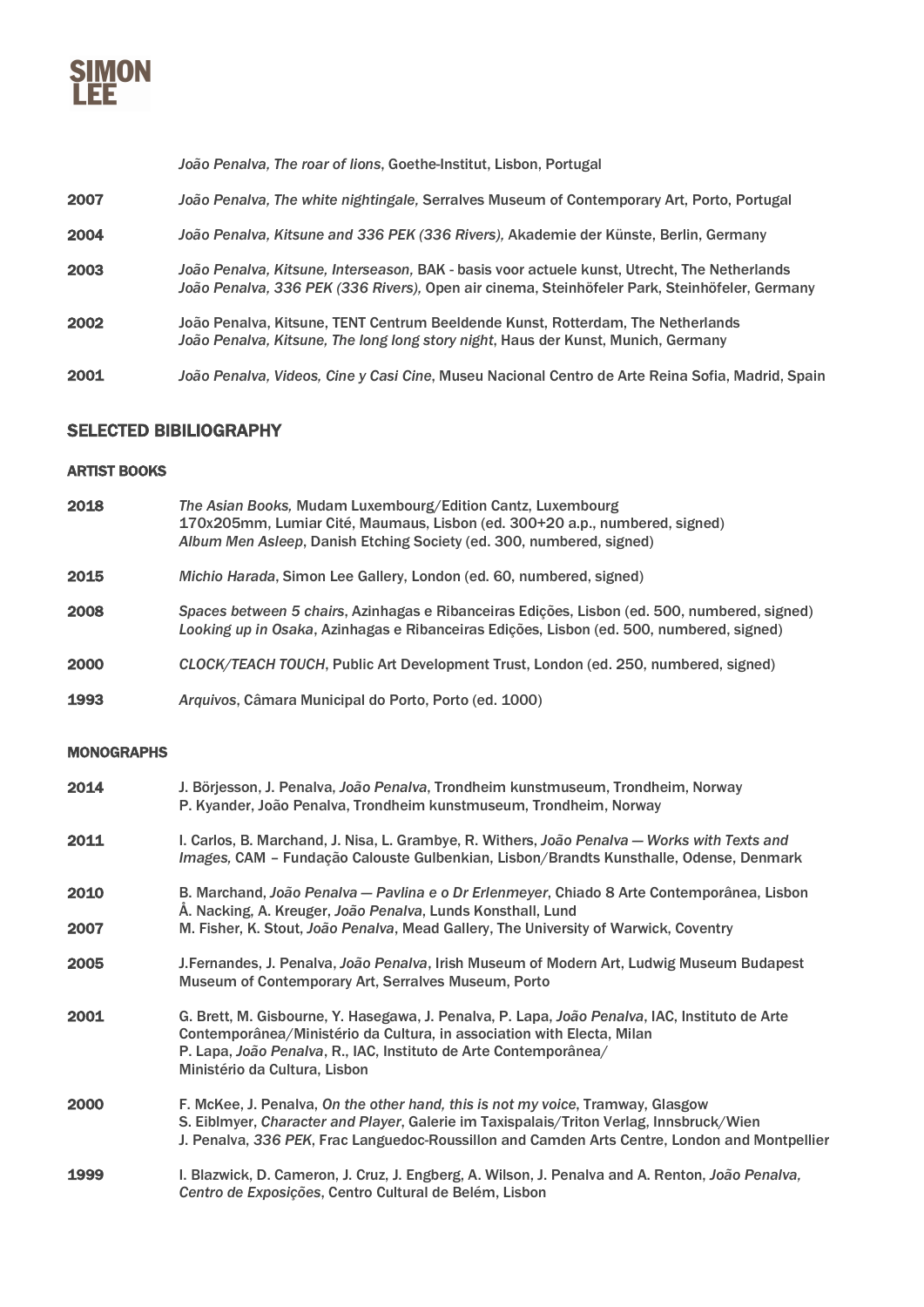

- 1997 I. Carlos, J. Penalva, A. Leite, *The Ormsson Collection, presented by João Penalva*, Museu da Cidade, Lisbon
- 1996 J. Penalva, A. Renton, *João Penalva, Widow Simone, (Entr'acte, 20 years),* Instituto de Arte Contemporânea/Ministério da Cultura, Lisbon
- 1994 J. Fernandes, *João Penalva*, Galeria Pedro Oliveira, Porto
- 1993 G. Jones, G. Hedley, A. Renton, J. Penalva, *João Penalva — 7 Paintings*, Galeria Atlântica, Porto

| 1990 | E. Paz Barroso, João Penalva, Galeria Atlântica, Porto<br>R. Rosengarten, João Penalva, Galeria Atlântica, Porto<br>M. Allthorpe-Guyton, A. Melo, R. Rosengarten, João Penalva, Centro de Arte Moderna José de<br>Azeredo Perdigão, Fundação Calouste Gulbenkian, Lisbon |
|------|--------------------------------------------------------------------------------------------------------------------------------------------------------------------------------------------------------------------------------------------------------------------------|
| 1989 | A. Renton, João Penalva, Francis Graham-Dixon Gallery, London                                                                                                                                                                                                            |

1987 W. Jeffett, *João Penalva*, Francis Graham-Dixon Gallery, London P. Courtney, *João Penalva*, Galeria Nasoni, Porto

## GROUP EXHIBITION CATALOGUES AND OTHER BOOKS

| 2016 | D. Sardo, Photography, A User s Manual, Novo Banco/Documenta, Lisbon                                                                                                                                                                                                                                                                                                                           |
|------|------------------------------------------------------------------------------------------------------------------------------------------------------------------------------------------------------------------------------------------------------------------------------------------------------------------------------------------------------------------------------------------------|
| 2015 | S. Baker and S. Mavlian (ed.), Conflict, Time, Photography, Tate Modern, London                                                                                                                                                                                                                                                                                                                |
| 2014 | The tears of things, Centro de Artes Visuales Fundación Helga de Alvear, Caceres, Spain                                                                                                                                                                                                                                                                                                        |
| 2007 | G. Tawadros (ed.), Life is More Important Than Art, Ostrich, London<br>C. Esche and K. Stenbeck (ed.), There's gonna be some trouble, the 5 year rooseum book, 2001<br>-2006, Rooseum Center for Contemporary Art, Malmö<br>M. Amado, Point of view: Works from the Collection of the PLMJ Foundation, Fundação PLMJ,<br>Lisbon<br>J. García Montes, The Bergé Collection, Bergé y Cía, Madrid |
| 2006 | M. Amado, 25 Frames per second, Videos from the Collection of the PLMJ Foundation, Assírio e<br>Alvim, Lisbon                                                                                                                                                                                                                                                                                  |
| 2005 | I. Carlos, Glamour, A Arte Seduzida e Sedutora, Colecção de Arte Contemporânea Público<br>Serralves, Lisbon<br>T. Dean and J. Millar, Place, Thames and Hudson, London<br>S. Jordenö, K. Dahlberg, L. Frei, Malmö Art Academy: The first 10 years, Malmö Art Academy,<br>University of Lund, Malmö                                                                                             |
| 2004 | O. Zaya, FILES, (Mr Yamato artist project), Museu de Arte Contemporáneo de Castilla y Léon, Léon<br>G. Brett, Carnival of Perception, Selected Writings on Art, Institute of International Visual Arts,<br>London<br>C. Campino, Take me to Portugal, 2nd International Video-Art Biennial in Israel, Tel Aviv                                                                                 |
| 2003 | N. de Oliveira, Installation Art in the New Millennium, Thames and Hudson, London                                                                                                                                                                                                                                                                                                              |
| 2002 | C. Melissent, Dévoler, Exposition d'oevres contemporaines de la Collection du Frac Languedoc-<br>Roussillon, Mücsarnok<br>M. Allthorpe-Guyton, I. Johnstone and S. F. Drades, Arts Council Collection, Acquisitions1989-2002,<br><b>Hayward Gallery Publishing, London</b>                                                                                                                     |
| 2001 | J. Putnam, Art and Artifact, Thames and Hudson, London                                                                                                                                                                                                                                                                                                                                         |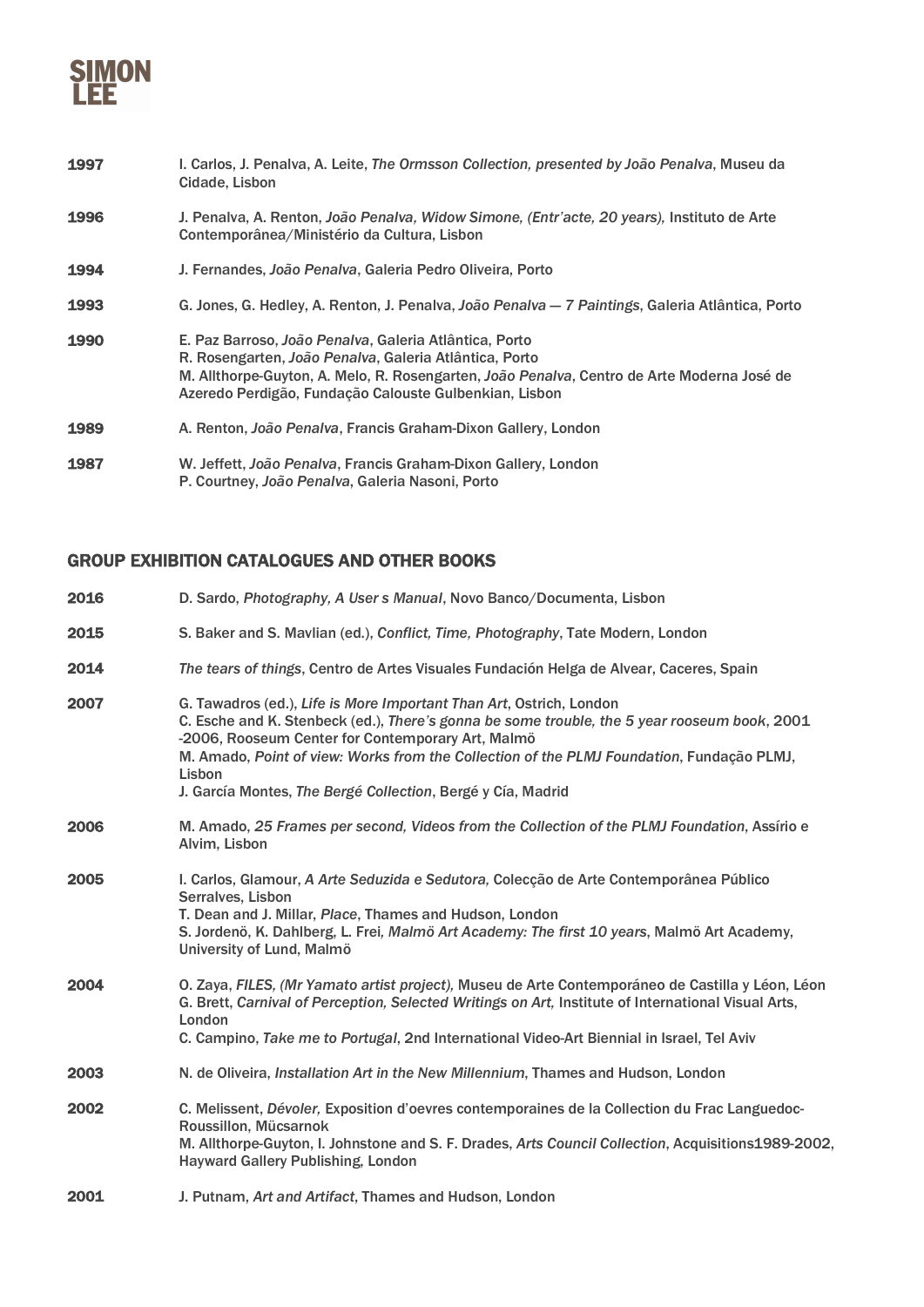

| 2000                   | B. Arends (ed.), Sciart 2000, Sciart, London                                                                                                                                                                                                                                                                                                                                                                                                                                                                                                                                                                                                                                                                                                                                                                 |
|------------------------|--------------------------------------------------------------------------------------------------------------------------------------------------------------------------------------------------------------------------------------------------------------------------------------------------------------------------------------------------------------------------------------------------------------------------------------------------------------------------------------------------------------------------------------------------------------------------------------------------------------------------------------------------------------------------------------------------------------------------------------------------------------------------------------------------------------|
| 1999                   | D. Garcia (ed.), Pocket, Galeria Juana de Aizpuru, Madrid                                                                                                                                                                                                                                                                                                                                                                                                                                                                                                                                                                                                                                                                                                                                                    |
| 1996                   | 25 Anos, 44 Artistas, Árvore, Cooperativa de Actividades Artísticas, C.R.L., Porto                                                                                                                                                                                                                                                                                                                                                                                                                                                                                                                                                                                                                                                                                                                           |
| 1988                   | Reabertura da Galeria, Exposição Colectiva, Galeria DN, Lisbon                                                                                                                                                                                                                                                                                                                                                                                                                                                                                                                                                                                                                                                                                                                                               |
| <b>SELECTED ESSAYS</b> |                                                                                                                                                                                                                                                                                                                                                                                                                                                                                                                                                                                                                                                                                                                                                                                                              |
| 2009                   | G. Brett, 'Elasticity of Exhibitions', Tate Papers: Landmark Exhibitions, London.                                                                                                                                                                                                                                                                                                                                                                                                                                                                                                                                                                                                                                                                                                                            |
| 2007                   | J. Penalva, 'João Penalva - Interview', Résidents, Éditions du Panama, Paris.<br>A. MacDonald, 'The Bell-Ringer', Cinema Paradiso, ACCA, Australian Centre for Contemporary Art,<br>Melbourne.<br>C. Esche, 'Matts Leiderstam & João Penalva', ed. K. Stenbeck, There's gonna be some trouble: the<br>5 year rooseum book, 2001-2006, Rooseum Center for Contemporary Art, Malmö.<br>M. Amado, 'Point of view', Point of view: Works from the Collection of the PLMJ Foundation,<br>Fundação PLMJ, Lisbon.<br>J. García Montes, 'João Penalva', The Bergé Collection, Bergé y Cía, Madrid.                                                                                                                                                                                                                   |
| 2006                   | M. Amado, 'João Penalva', 25 Frames per second: Videos from the Collection of the PLMJ<br>Foundation, Assírio e Alvim, Lisbon.<br>Ó. Alonso Medina, 'Seña(le)s de identidad', Territorios Oeste: aspectos singulares del arte<br>portugués contemporáneo', Museu de Arte Contemporáneo Union Fenosa, A Coruña.                                                                                                                                                                                                                                                                                                                                                                                                                                                                                               |
| 2005                   | A. Pace, 'João Penalva. Dokumentarfilm'; and João Penalva, '336 PEK', ed. J. Pinharanda, De<br>Dentro: 6 Portuguese Contemporary Artists, Instituto Camões/National Centre for Contemporary<br>Arts, Moscow, Lisbon.<br>I. Carlos, 'Todo o retrato é um retrato do artista', Glamour: A Arte Seduzida e Sedutora, Público and<br>Fundação de Serralves, Lisbon.<br>J. Penalva, 'Teaching teaches teachers. And students, too', eds.<br>Sara Jordenö, K. Dahlberg, L. Frei, Malmö Art Academy: The first 10 years, Malmö Art Academy,<br>Lund University, Malmö.<br>D. Robinson, 'João Penalva'; and J. Lanyon and J. Penalva, 'João Penalva in Conversation', ed. C.<br>Doherty, Thinking of the Outside, University of the West of England, Bristol Legible City in<br>association with Arnolfini, Bristol. |
| 2004                   | M. Gisbourne, 'A house in the country', Ein Europäische Portrait 2, Rohkunstbau, Berlin.<br>G. Brett, 'To Be João Penalva's Public', Carnival of Perception: Selected Writings on Art, Institute of<br>International Visual Arts, London.<br>C. Campino, 'Take me to Portugal', The 2nd International Video-Art Biennial in Israel, Tel Aviv.                                                                                                                                                                                                                                                                                                                                                                                                                                                                |
| 2003                   | A. Kreuger, 'Prophetic Corners. Dealing with the future.' Periferic 6, Prophetic Corners, Mtinii<br>Publishing House, Suceava.<br>J. Engberg, 'The Labyrinthine Effect', The Labyrinthine Effect, ACCA, Australian Centre for<br>Contemporary Art, Melbourne.<br>J. A. Álvarez Reyes, 'El esfuerzo y sus carencias', Ahalegina/Esfurezo, Koldo Mitxelena Kulturunea,<br>Bilbao.<br>P. Monk, 'João Penalva', Members' Quarterly Newsletter, The Power Plant Contemporary Art<br>Gallery, Toronto.                                                                                                                                                                                                                                                                                                             |
| 2002                   | J. Penalva, 'The Prize Song' and 'Kitsune', Tech/No/Zone, Museum of Contemporary Art, Tapiei,<br>Taipei.<br>A. Jahn, R. Christofori, 'João Penalva', Body Power/Power Play, Hatje Cantz, Ostfildern-Ruit.<br>F. McKee, 'Spinning Yarn'; and J. Penalva, 'An Introduction to Mister', Biennale of Sydney, Sydney.<br>J. Penalva, M. Liederstam, 'João Penalva and Matts Liederstam in conversation', Rooseum<br>Provisorium, Rooseum, Malmö.<br>C. Melissent, 'João Penalva', Dévoiler: Exposition d'oevres contemporaines de la Collection du Frac                                                                                                                                                                                                                                                           |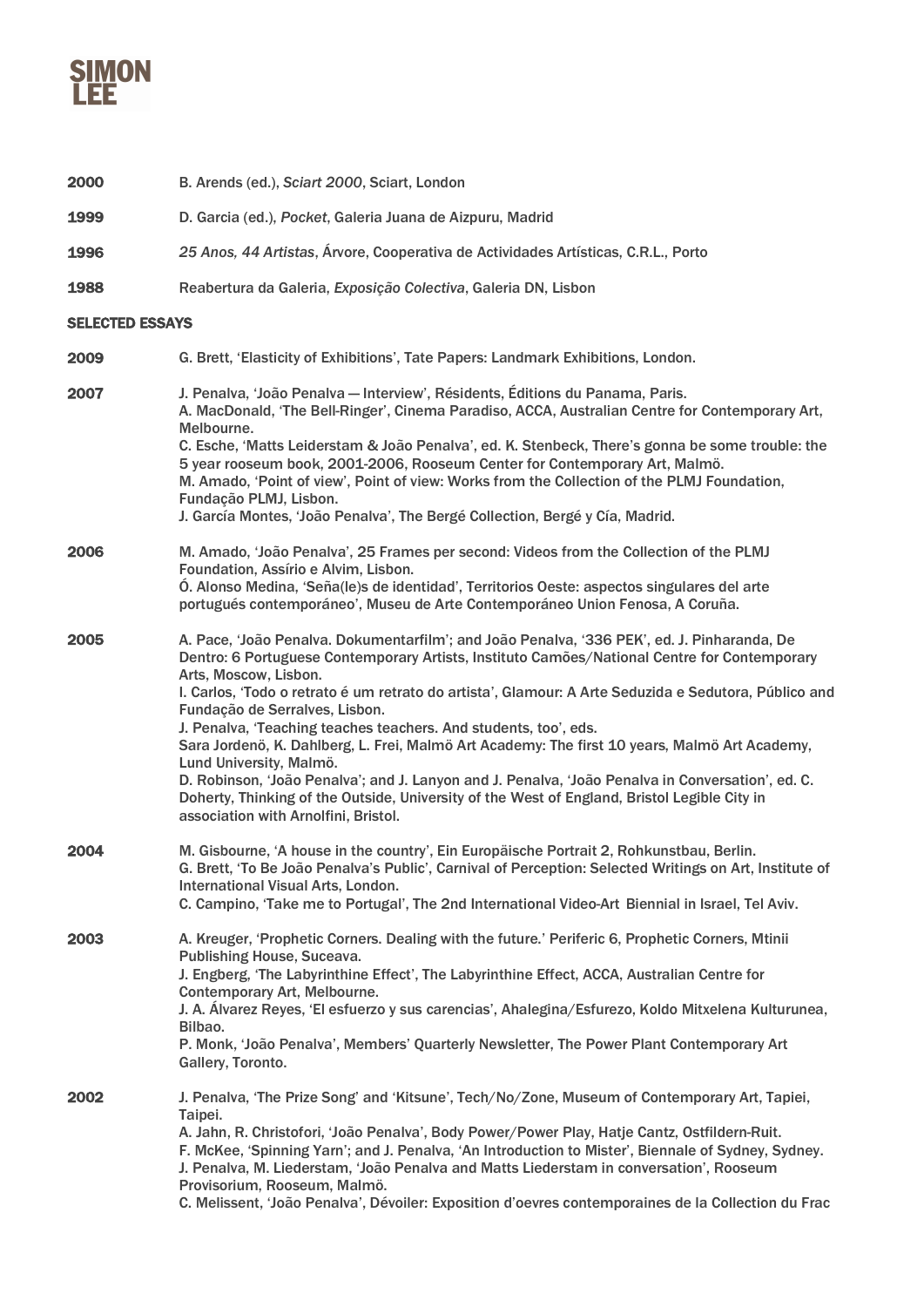

Languedoc-Roussillon, Mücsarnok, Budapest. 2001 B. Huck, 'Lacan, die Mathematik, die Knoten und der Maler Rouan', Diesseits und jeseits des Traums, Sigmund Freud-Museum, Vienna. M. Francis and J. Penalva, 'Mark Francis and João Penalva Interview', Spafax, in association with tate: the art magazine and Walther Koenig Books, London. P. Lapa, 'A square, a Street', More works about buildings and food, Câmara Municipal de Oeiras, Oeiras. J. Putnam, 'João Penalva', Art and Artifact, Thames and Hudson, London. P. Lapa, 'R.', in La Biennale di Venezia, vol. 2, Electa, Milan. J. Penalva and A. Fletcher, 'Interview,' Berlin Biennale 2, Oktagon Verlag, Köln. 2000 J. Engberg, 'João Penalva, 336 Rivers', ed. Lorraine Marson, Art & Industry 2000 Biennial, Contemporary Visual Arts Festival, Art & Industry, Christchurch. P. Campbell, J. Jones, 'The eternal Artefact?', ed. Bergit Arends, Sciart 2000, Sciart, London. I. Carlos, N. Faria, L. Marques, 'João Penalva', Initiare, Instituto de Arte Contemporânea/Centro Cultural de Belém, Lisbon. 1999 J. Engberg, 'João Penalva' Signs of Life, I Melbourne International Biennial, Melbourne. J. Penalva 'He…', ed. D. Garcia, Pocket, Galeria Juana de Aizpuru, Madrid. 1998 J. Sans, 'João Penalva, 'Entr'acte, 20 years', La sphère de l'intime, Printemps de Cahors, Publications Actes Sud, Arles. 1994 M. Archer, 'João Penalva', The day after tomorrow, Electa, Milano. 1986 B. F. Pinto de Almeida, 'Arte Portuguesa da última década', VII Bienal Internacional de Arte de Pontevedra, Diputación Provincial de Pontevedra, Pontevedra. ARTICLES & REVIEWS 2018 V. Castanheira, 'Um bailado de Penalva para encantar o Grand Théâtre', *Contacto*, (12 December). Grégory Cimatti, João Penalva au Mudam, artiste faiseur d'histoires, *Le quotidien*, Luxembourg (18 March). 2015 K. Wright, 'João Penalva: In the Studio', *The Independent* (24 March 2015). 2014 J. Penalva, 'João Penalva on Small Weeds from Hiroshima 1997'; 'Points of Memory', *Tate Etc*. (Autumn 2014). 2013 'João Penalva', *Hong Kong Economic Journal Online* (28 January). 'The Art of Utility Poles in the Photos of João Penalva', *Blouin Artinfo* (24 January). G. Silva, 'João Penalva expõe pela primeira vez em Hong Kong', Diário de Noticias, *Portugal Online* (21 January). C. Johnson, 'Simon Lee Gallery João Penalva Exhibition', *Random Art Workshop Online* (19 January). 2012 E. Steer, 'João Penalva: The Prize Song', *Art Wednesday Online* (16 August). K. Dawson, 'João Penalva: The Prize Song', *Whitewall Magazine Online* (31 July). T. Nyborg, 'João Penalva - Arbejder met tekster of billeder, 'Virkelighedens gåde'', *Politiken* (11, April). A. Mania, 'João Penalva, Galerie Thomas Schulte', *Artforum* (March): 290. E. Egemose, 'Sådan skal kunst være', *Fyens Stiftstidende* (5 March): 9. M. Birkelund, 'De små histories mand', *Fyens Stiftstidende* (1 March): 12. 2011 I. Ruthe, 'Stuhwalzer und Leuchtslangentango', *Berliner Zeitung*, Berlin (29 November). A. Martinez, 'Omnipresent João Penalva', *Arts & Collecting Magazine* (August). 'Move: Art and Dance Since the 60s on view at Stiftung Kunstsammlung Nordrhein-Westfalen', *ArtDaily.org* (July). M. Amado, 'João Penalva: Works with Text and Image', *ArtForum* (May).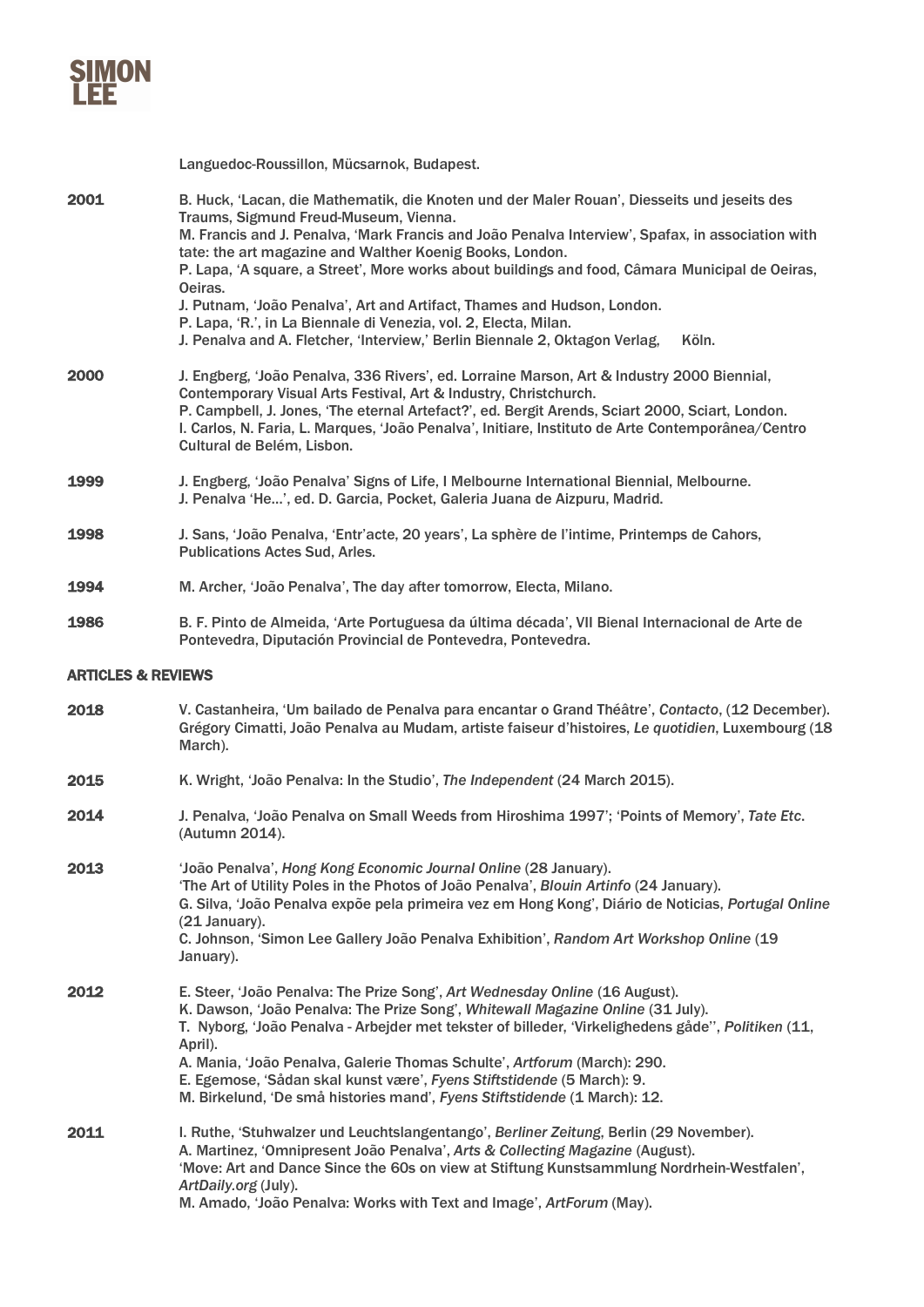|      | Sorlandets, 'Screaming from the Mountain: Landscapes and Viewpoints', e-flux (June).<br>J. Graves, 'Currently Hanging: Light in Darkness', The Stranger (February).                                                                                                                                                                                                                                                                                                                                                                                                                                                                                                                                                                                                                                                                                                                                                                                                                                 |
|------|-----------------------------------------------------------------------------------------------------------------------------------------------------------------------------------------------------------------------------------------------------------------------------------------------------------------------------------------------------------------------------------------------------------------------------------------------------------------------------------------------------------------------------------------------------------------------------------------------------------------------------------------------------------------------------------------------------------------------------------------------------------------------------------------------------------------------------------------------------------------------------------------------------------------------------------------------------------------------------------------------------|
| 2010 | A. Deuze, 'Move: Choreographing You', ArtMonthly (December-January).<br>J. Cabrita Saraiva, 'Pavlina e o Dr Erlenmeyer', Sol (May).<br>N. Cunha, 'A suspensão do tempo de João Penalva', Notícias de Sábado (May).<br>C. Martins, 'Em cena', Expresso (May).<br>M. Matos, 'Histórias de traça e naftalina', Time Out Lisbon (May).<br>P. Faro, 'João Penalva - Pavlina e o Dr Erlenmeyer', L+Arte (May).<br>C. Wahjudi, 'Kino verkehrt- João Penalvas Videoinstallationen erzählen Fiktionen der Fiktion',<br>Kunstforum International, no. 202.<br>D. Jönsson, 'Lunds konsthall visar verk av João Penalva', Dagens Nyheter (March).<br>I. Nordgren, 'Med berättelsen i fokus', Kristianstadsbladet (February).<br>M. Holst Ekström, 'En dans genom tidens mörker', Sydsvenskan (February).<br>A. Sandberg, 'En drömlikverklighetsförvandling', www.Omkonst.com (February).                                                                                                                        |
| 2009 | I. Ruthe, 'Betonlabyrinth ohne Ariadnefaden, João Penalvas Tokio-Builder in der Galerie Thomas<br>Schulte', Berliner Zeitung (November).<br>F. Oliveira, 'João Penalva', L+ARTE, no. 61 (June).<br>R. Heise, 'João Penalva - Barbara Gross Galerie', Applaus Kultur-Magazin (March).<br>B. Sonna, 'Haare vie Landschaften', Süddeutsche Zeitung, Münchner Kulturm (March).                                                                                                                                                                                                                                                                                                                                                                                                                                                                                                                                                                                                                          |
| 2008 | C. Wahjudi, 'Könnte sein', Der Tagesspiegel (November).<br>O. Faria, 'Tempo em directo', Público, Ipsilon (May).<br>A. Beleza Moreira, 'A arte a partir do mecanismo de um relógio', Jornal de Notícias (May).<br>Ó. Faria, 'Tempo em directo', Público, Ípsilon (May).<br>D. Müller, 'Traumgespräch mit einer Motte', artnet Magazin (March).                                                                                                                                                                                                                                                                                                                                                                                                                                                                                                                                                                                                                                                      |
| 2007 | P. McCarthy, 'Mead Gallery has one to tease the imagination', The Courier (October).<br>P. Macarthy, 'Penalva shows his dark side', Coventry Telegraph (October).<br>R. Clark, 'Coventry', The Guardian (October).<br>A. Botzoman, 'The roar of lions', Exberliner (March).<br>S. Gierke, 'Kafka im Eis', Der Tagesspiel (February).<br>K. Bettina Müller, 'Irgendwo in der Nähe ein Fluss', Tip, no. 5 (February).                                                                                                                                                                                                                                                                                                                                                                                                                                                                                                                                                                                 |
| 2006 | C. Leen, 'João Penalva', The Sunday Times (July).<br>D. Robinson, 'Ludwig Museum Budapest', Camera Austria, no.93.<br>M. Anne Kenny, 'João Penalva at IMMA', Totally Dublin (June).<br>R. Clark, 'Dublin, Irish Museum of Modern Art', The Guardian (June).<br>S. Conley, 'Gaze down the dizzying paths of memory's minutiae', The Irish Independent (June).<br>E. McKeith, 'The art of weaving word and image', Metro (June).<br>T. McKenna, 'Candid Camera', The Sunday Tribune (June).<br>A. Dunne, 'Artistic ambiguity and shaggy dog stories', The Irish Times (June).<br>J. Lee, 'IMMA', Irish News (May).<br>F. MacDonald, 'Around the world in 80 days', Metro (May).<br>Z. Bán, 'Mr. Ruskin eltűnt hajtincse, avagy meghívás egy bizonyítási eljárás titokzatos történetébe',<br>Exindex (January).<br>H. András, 'João Penalva', Balkon (January).<br>B. Szombathy, 'Látható történetek', Új M&369; vészet (January).<br>I. Hajdu, 'A múlt el&337;tt', Magyar Marancs, Kultúra (January). |
| 2005 | H. A. Harrison, 'Sports Illustrated, Islip Art Museum', The New York Times (December).<br>J. Váradi, 'A "nyomolvasó" m&369; vész', Magyar Hírlap (November).<br>H. Osório, 'Leia as legendas', Visão (March).<br>K. Timár, 'A történetmondó visszatér' M&369 értó (March).<br>J. A. Lopes, 'La búsqueda de la superación', Lápiz (February).<br>R. Olivares, 'Museo Serralves', Exit Express (February).<br>C. Martins, 'Um Mar de histórias', Expresso (February).<br>Ó. Faria, 'A obra é também aquilo que eu digo sobre ela', Público (February).<br>L. Etxenike, 'Sudar', El País (January).                                                                                                                                                                                                                                                                                                                                                                                                    |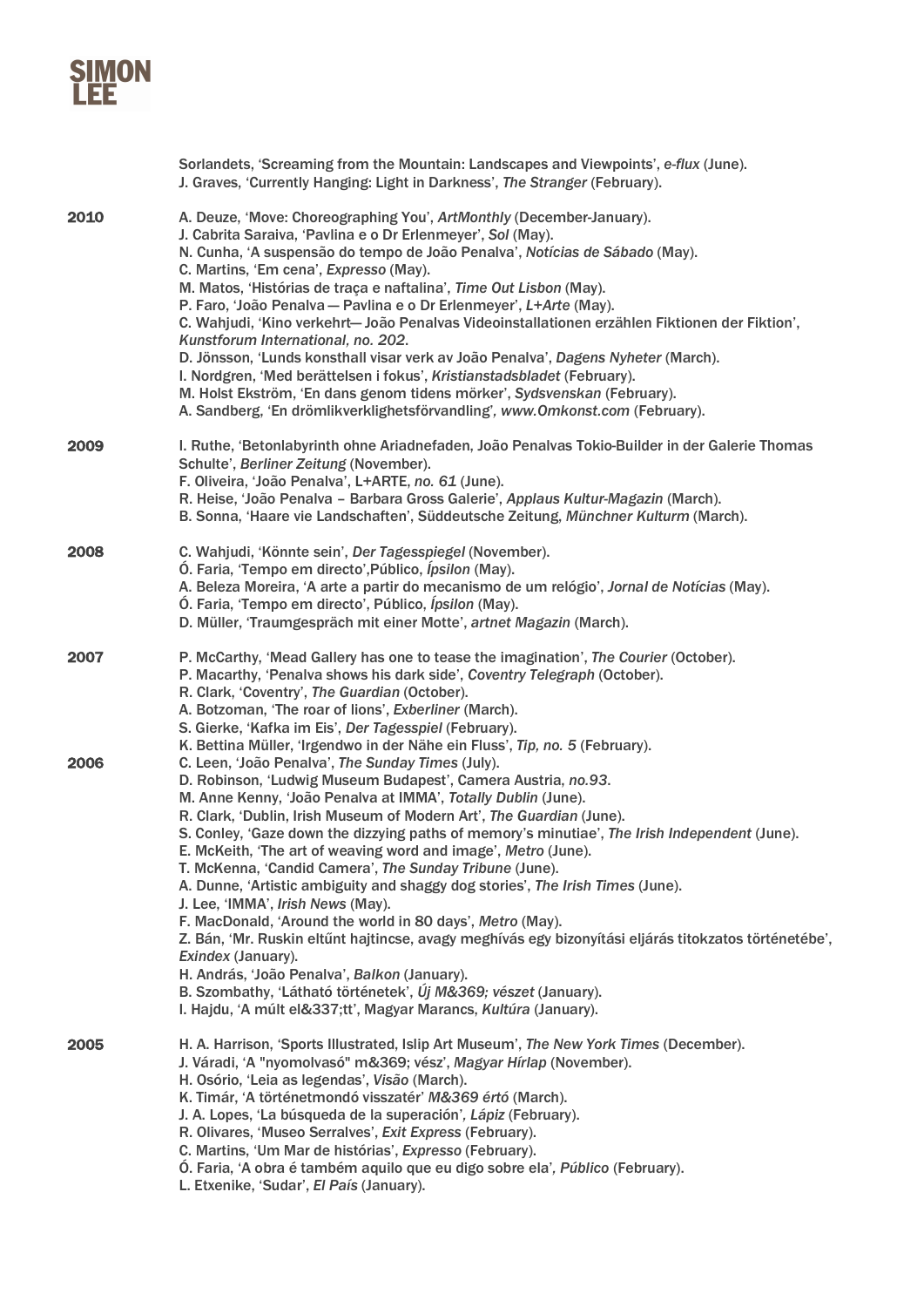| 2004 | B. Herráez, 'Esfuerzo', Exit Express no. 8 (December)<br>M. Vásquez Montalbán, 'One hundred Years of Sport', EXIT, no. 15 (August).<br>R. Esparza, 'Con el sudor de tu frente', El Mundo (Pais Vasco) (November).<br>J. Javier Fernández, 'Transformación y superación', El Diario Vasco (November).<br>B. Sachs, 'München feiert seine Open Art', Frankfurter Allgemeine Zeitung (October).<br>B. Sonna, 'Stimmungsbilder', Süddeutsche Zeitung (October).<br>B. Sachs, 'João Penalva', Frankfurter Allgemeine Zeitung (September).<br>C. Wahjudi, 'Geist der Erzälung', Der Tagesspiel (March).<br>B. Sonna, 'Wo Utopien sterben und Träume zerbersten', München Kultur, Süddeutsche Zeitung<br>(March).                                                                                                                                                                                                                                                                                                                                                                                                                                                                                                                                                                                                                                                                                                                                                                                                                                             |
|------|--------------------------------------------------------------------------------------------------------------------------------------------------------------------------------------------------------------------------------------------------------------------------------------------------------------------------------------------------------------------------------------------------------------------------------------------------------------------------------------------------------------------------------------------------------------------------------------------------------------------------------------------------------------------------------------------------------------------------------------------------------------------------------------------------------------------------------------------------------------------------------------------------------------------------------------------------------------------------------------------------------------------------------------------------------------------------------------------------------------------------------------------------------------------------------------------------------------------------------------------------------------------------------------------------------------------------------------------------------------------------------------------------------------------------------------------------------------------------------------------------------------------------------------------------------|
| 2003 | C. Green, 'The Labyrinthine Effect', Artforum (December).<br>L. Séraphin, 'Sinnedas pard på Kiasma', Hufvudstadtsbladet (December).<br>S. Milroy, 'A mighty brain stretch', The Globe & Mail (October).<br>P. Goddard, 'Fall art harvest big on ideas', Toronto Star (October).<br>G. Dora, 'Albertinum Underground - Podex versus Video', Dresdner Kulturmagazin (June).<br>I. Carlos, 'João Penalva', Flash Art (May-June).<br>J. Wendland, 'Nach der Flut is vor der Flut', Frankfurter Rundschau (April).<br>L. Werner-Art, 'Zirpen aus dem Regal, Fisch in der Tonne', Dresdner Neueste Nachrichten (April).<br>J. Neves, 'João Penalva', Pangloss, no.2 (April).<br>B. Grimm, 'Verlust und Gewinn im Untergrund', Sächsische Zeitung (April).<br>M. Bon de So, 'João Penalva cimenta internacionalização', Diário de Notícias (March).<br>A. Ruivo, 'Floresta de enganos', Expresso (March).<br>M. Gomes, 'The Labyrinthine Effect', Broadsheet, vol. 32, no. 3.                                                                                                                                                                                                                                                                                                                                                                                                                                                                                                                                                                                 |
| 2002 | S. Neuburger, 'Diesseits und jenseits des Traums', Springerin (May).<br>B. Montigny, 'Rekonstruktioner på Rooseum', Skånka Dagblatet (March).<br>C. Blom, 'Konstnärskap som gör starkt intryck', Nordvästra Skånes Tidningar (March).<br>M. Schroeder, 'Barbara Gross, München'ARTNews', International Reviews (March).<br>U. Stahre, 'Det handlar om att ha varit där', Afton Balatet (March).<br>M. Olofsson, 'Bilder som tar tid att läsa', Göteborgs-Posten (March).<br>D. Jönsson, 'Dubbleplattityder och fantombilder', Dagens Nyheter (March)<br>F. Andersson, 'Instabil relation till världen', Svenka Dagblatet (March).<br>L. Hazout-Dreyfus and J. Penalva, 'Le Mistère de la soupe Jaune', Beaux-Arts, no. 213 (February).<br>C. C-A Malmqvist, 'Lyckad lek med perspektiven', Kvällposten (January).<br>P. Kyander, 'När bilden spränger ramarna', Sydsvenska Dagbladet (January).<br>M. Hauffen, 'Wallenda' - Barbara Gross Galerie', Kunstforum International (January-March).                                                                                                                                                                                                                                                                                                                                                                                                                                                                                                                                                          |
| 2001 | V. Schöne, 'Moderner Sisyphos.João Penalvas "Wallenda" in der Galerie Barbara Gross',<br>Süddeutsche Zeitung (December).<br>R. De Righi, 'Akustischer Drahtseilakt. Erste Einzelausstellung der Biennalen - Entdeckung João<br>Penalvas in München', Kultur, Abendzeitung (December).<br>F. Olive, 'Der Sturz des Artisten Münchner Galeriespaziergang', Münchner Merkur, Kultur<br>(December).<br>S. Thompson, 'Total Object Complete with Missing Parts', The List (October).<br>R. Withers, 'La Biennale di Venezia, 49th International Art Exhibition', Nu, vol. III, no.5/01<br>(October): 72.<br>D. Cameron, 'Dan Cameron Ponders on the 49th Venice Biennale', Artforum (October).<br>E. Mahoney, 'Total Object Complete with Missing Parts', Art Monthly, no. 250 (October).<br>E. Mahoney, 'Total Object Complete with Missing Parts', The Guardian (September).<br>M. Vetrocq, 'Biennale Babylon', Art in America (September).<br>C. Wentenburg, 'Venezianische Wertsteigerung', Die Welt (August).<br>F. Vicente, 'A(s) Veneza(s) da Bienal', Arte Ibérica (Summer).<br>C. Chrystov-Bakargiev, 'And the winner is', Tema Celeste (Summer).<br>F. Vicente, 'Actualidade/Bienal de Veneza', Arte Ibérica (July).<br>A. Wilson, 'The Zones of Venice' Art Monthly, no. 248 (July).<br>R. Bosco, 'Selección de pabellones nacionales', El Periodico del Arte (July).<br>M. Allthorpe-Guyton, 'Kitsune', ARCO Noticias, no. 21 (July).<br>C. Wendenburg, 'Wie aus einer anderen Welt', Berliner Morgenpost (July).<br>A. Pomar, Expresso (June). |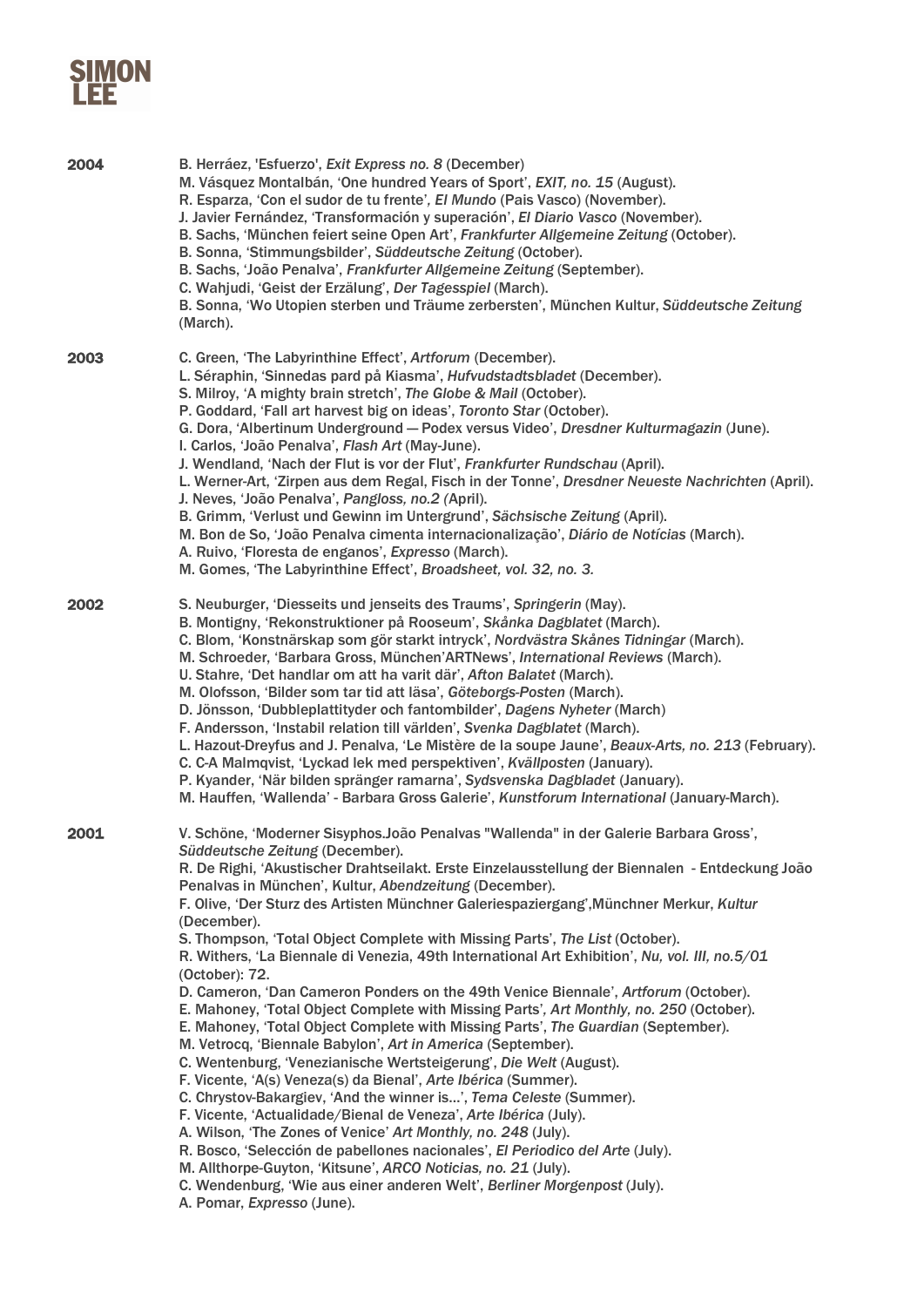

- P. Müller Gomes, 'Não procuro, encontro…', *Elle* (June).
- A. Pomar, 'Um palácio em Veneza', *Expresso* (June).
- J. Pinharanda, 'Bienal de Veneza encena uma humanidade angustiada', *Público* (June).
- S. Preuss, 'Nichts ist, wie es scheint', *Berliner Zeitung* (June).
- C. Siemes, 'Art or beer', *Die Zeit* (June).
- F. and J. Napack, 'The national pavilions', *The Art Newspaper, vol. XII, no. 115* (June).
- E. Buhr, 'So schön deutsch', *Frankfurter Rundschau* (June).
- L. Panzeri, 'Venise, le charme désuet', *Le Journal des Arts* (June).
- A. Lucas Coelho and J. Pinharanda, 'Bienal', *Público* (June).
- M. Manente, 'The incentive of competition', *Venews, No. 49* (June).
- L. Nunes, 'Penalva em Veneza, Um R provocador', *Artes e Letras* (June).
- S. Preuss, 'Die Kunst der Massage', *Berliner Zeitung* (April).
- C. Siemes, 'Kunst oder Bier, alles umsonst', *Die Zeit* (April).
- L. Rocha, 'João Penalva expõe na Porta 33', *Diário de Notícias-Madeira* (March).
- L. Marques, 'A arte do narrador', Expresso, *Revista Cartaz* (March).
- L. Pinto Castro, 'Porta 33 Apresenta: o Inovador Penalva', *Notícias da Madeira* (February).
- L. Rocha, 'A arte também conta histórias', *Diário de Notícias-Madeira* (February).
- L. Rocha, 'Porta 33 conta vender vídeo de João Penalva'*, Diário de Notícias-Madeira* (February).

2000 'Relação de arte e arquitectura questiona espaço social', *Correio da Manhã* (November).

- V. Rato, 'Novas formas de habitar',*Público* (November).
- A. Pomar, 'Casa, comida e roupa lavada', *Expresso* (November).
- C. Margato, 'As amnésias dos vários "eus"'*, Diário de Notícias* (October).
- L.S. de Oliveira, 'Terminare', *Público* (October).

L. Rocha, 'Porta 33 leva João Penalva à ARCO 2001 em Madrid', *Diário de Notícias da Madeira* (October).

- J. Mottram, '336 PEK (336 Rivers)', *The List* (July).
- M. Currah, 'Fossick', Sali Gia, *Time Out* (June).
- E. Schlocker, 'Den Himmel auf den Boden geholt', *Tiroler Tageszeitung* (May).
- C. Thurner, 'Was ist wirklich, was imaginär?', *Neue Kronen Zeitung* (May).
- J. Strauhl, 'Kunst im Spannungsfeld von Fiktion und Wirklichkeit', *Kurier Tirol* (May).
- E. Mahoney, 'Streams and the conscious', *The Scotsman* (May).
- E. Mahoney, '336 PEK (336 Rivers)', *The Scotsman* (May).
- C. Pia, '336 PEK', *Go Magazine* (May).
- J. Jones, '336 Rivers', *The Guardian* (May).
- M. Herbert, 'The Office of misplaced Events', *Flash Art* (March-April).
- R. Malasauskas, 'Mister', *Siaure Atenai* (February).
- D. Schultz, 'The Office of misplaced Events (Temporary Annexe)', *Art Monthly* (February).
- S. Kent, 'False perspectives', *Time Out* (January).

1999 M. Stjerstedt, 'Frac Languedoc-Roussillon, Montpelier', *Flash Art* (November-December).

- H. Smithson, 'First for twaddle', *H&H* (December).
- S. Grant, 'Legends of Lake Baikal', The Guardian, *'The Guide'* (December).
- S. Hubbard, 'João Penalva Camden Arts Centre', *The Independent on Sunday* (December).
- R. Haglund, 'Censurerad Göteborgskonst', *Borås Tidning* (December).
- R. Rosengarten, 'Personagem e Intérprete', *City* (December).
- C. Desbordes, 'Galerie version ciné pour une vidéo', *Reg'Art no. 3* (June).
- M.-P. Donadio, 'Histoires d'eau au Frac', *L'Hérault du Jour* (May).
- A. Searle, 'The Big Picture Forth Wall', *The Guardian* (May).
- R. Cork, 'The show goes on the wall', *The Times* (May): 41.
- L. Ott, 'João Penalva filme le vertige du Baikal', *Midi Libre* (May).
- R. Rosengarten, 'Laying cultural foundations', *Tate Magazine* (Spring).
- R. de So, 'A ordem secreta das coisas', *Jornal de Letras* (March).
- R. Rosengarten, 'Da pintura para a ficção', *Arte Ibérica* (February).
- D. Santos, 'Ver e Narrar', I*ndependente* (February).
- C. Margato, 'João Penalva Entrevista', *Diário de Notícias* (January).
- Ó. Faria, 'Assobiar na corda bamba', *Público* (January).
- C. Silva Santos, 'Artes Novas no CCB', *A Capital* (January).
- I. Queirós, 'As novas exposições no CCB', *Diário Económico* (January).
- C. Martins, 'Verdade e verosimilhança', *Expresso* (January).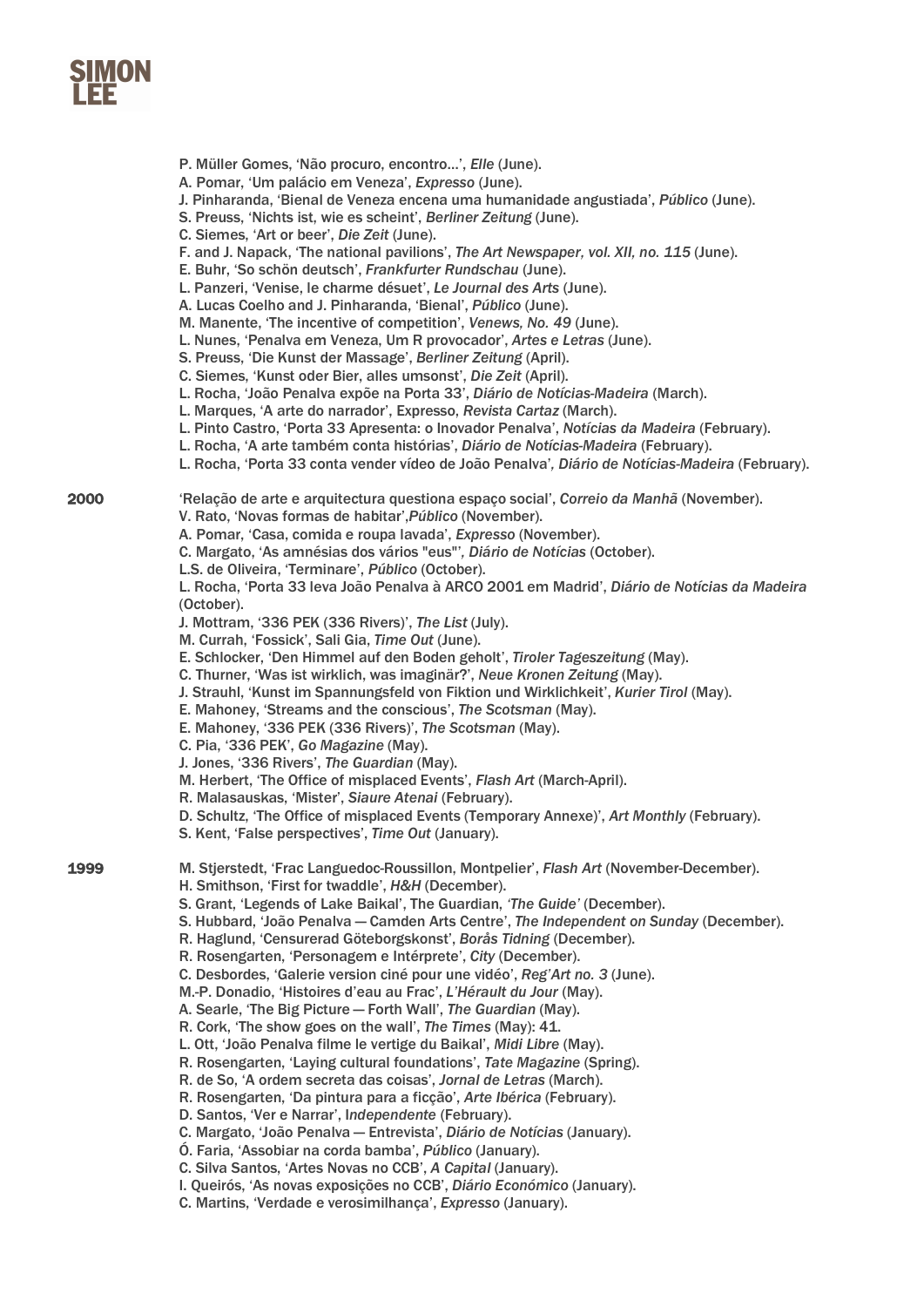|      | J. Luís Porfírio, 'Depois de?', Expresso (January).<br>1998 H. Bjørn Runolfsson, 'Both And', Morgunbladid (November).<br>K. Maeda, 'Printemps de Cahors', Yomiuri Shimbun (August).<br>C. Roberts, London - 'Enough', Art Press (June).<br>D. Cameron, 'Fundación ARCO', ARCO Notícias, no.11 (March).<br>N.S., 'Enough' at The Tannery Gallery', Southwark News (February).<br>D. Sardo, 'João Penalva', Arte Ibérica (January).                                                                                                                                                                                                       |
|------|-----------------------------------------------------------------------------------------------------------------------------------------------------------------------------------------------------------------------------------------------------------------------------------------------------------------------------------------------------------------------------------------------------------------------------------------------------------------------------------------------------------------------------------------------------------------------------------------------------------------------------------------|
| 1997 | A. Ilye, 'João Penalva', Esquire Magazine (December).<br>Ó. Faria, 'João Penalva: Memória', Público (November).<br>D. Santos, 'João Penalva', O Independente (December).<br>M. Coomer, 'Summer Collection, South London Gallery', Time Out (July).<br>R. Rosengarten, 'Aos pares', Visão (June).<br>J. Pinharanda, 'A Arte e o seu Duplo', Público (May).<br>C. Martins, 'João Penalva', Expresso (May).                                                                                                                                                                                                                                |
| 1996 | L. Salles Freaza, 'O grito da arte suicida', Expresso (November).<br>L. S. Oliveira, 'A desmaterialização da obra de arte', Público (November).<br>C. Viegas, 'XXIII Bienal Internacional de São Paulo', O Estado de S. Paulo (November).<br>R. Rosengarten, 'João Penalva - Faussone', Visão (May).<br>A. Melo, 'Uma Jornada Nómada', Expresso (May).<br>M. Gisbourne, 'João Penalva - Dancing in the dark', Siksi XI, no. 4 (Winter).                                                                                                                                                                                                 |
| 1995 | A. Pomar, 'João Penalva', Expresso (March).<br>S. Craddock, 'Around the galleries', The Times (March).<br>I. Carlos, 'Os olhos de ver', Expresso (March).<br>O. Faria, 'Fábulas de Penalva', Público (March).                                                                                                                                                                                                                                                                                                                                                                                                                           |
| 1994 | G. Jones, 'Every now and then', Flash Art (October).<br>R. Rosengarten, 'E depois de amanhã?', Visão (October).<br>L. S. Oliveira, 'Efeitos da pintura', Público (October).<br>C. Pinto, 'Anteontem', O Independente (October).<br>L. Nazaré, 'Depois de amanhã', Expresso (October).<br>R. de Sousa, 'Nem amanhã nem ontem: hoje', Jornal de Letras (October).<br>C. Vidal, 'Nulidades', A Capital (October).<br>W. Harvey, 'Every now and then', Untitled (Summer).<br>M. Currah, 'Every now and then', Frieze (Summer).<br>M. Currah, 'Every now and then', Time Out (May).<br>S. Craddock, 'Around the galleries', The Times (May). |
| 1993 | R. Rosengarten, 'Sete Pinturas', Visão (December).<br>L. S. Oliveira, 'João Penalva - 7 Pinturas', Público (November).<br>Ó. Faria, 'Instalações coincidentes', Público (November).<br>A. Pomar, 'João Penalva', Expresso (November).<br>A. Melo, 'Estados alterados', Expresso (November).<br>R. Rosengarten, 'Porto com sentido', Visão (November).                                                                                                                                                                                                                                                                                   |
| 1992 | Ó. Faria, 'Os Borrões de Penalva', Público (November).<br>M. Archer, 'João Penalva — London', Artforum (May).<br>W. Jeffett, 'João Penalva - Great-Britain', Artefactum (April-May).<br>R. Barter, 'in Review, João Penalva', Arts Magazine (April).<br>E. Juncosa, 'João Penalva - Londres', Lapiz, no. 85 (March).<br>D. Lillington, 'João Penalva', Time Out (Februrary).<br>J. McEwen, 'João Penalva', Sunday Telegraph (February).                                                                                                                                                                                                 |
| 1991 | J. Pinharanda, 'Portugueses em Londres', Público (August).<br>L. Soares de Oliveira 'João Penalva', Público (January).<br>J. Cuenca, 'Cuatro pintores de Londres', El Sol (January).<br>1990 P.R.M., 'Novas de Sarmento e Penalva', Público (December).<br>J. Luís Porfírio, 'Do objecto à pintura', Expresso (December).                                                                                                                                                                                                                                                                                                               |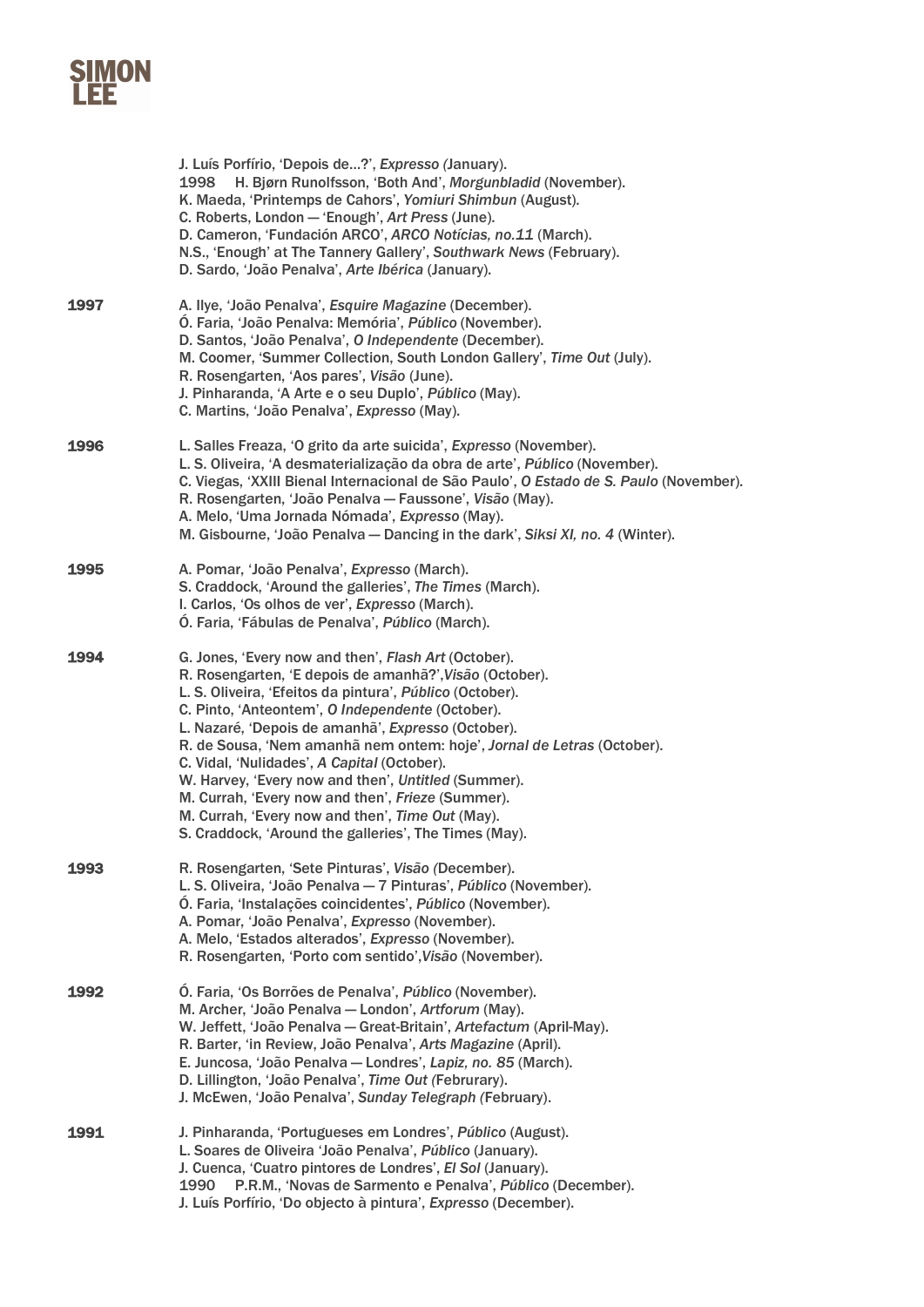

L. Nazaré, 'Percurso e Resultado', *Expresso* (December). C. Vidal, 'Efeitos dóceis', *O Independente* (December). I. Carlos, 'João Penalva', *Expresso* (December). B. Pinto de Almeida, 'João Penalva', *Lapiz, no 69.* E. Paz Barroso, 'Um certo cosmopolitismo', *Jornal de Notícias* (May). J. Pinharanda, 'Atlântica', *Público* (May). I. Carlos, 'Atlântica', *Expresso* (May). C. França, 'Quatro considerações sobre a pintura de João Penalva', *O Primeiro de Janeiro* (April). 1989 M. Rose Beaumont, 'João Penalva', *Arts Review* (June). R. Dutt, 'Exhibitions — João Penalva', *The Independent* (June). T. Hilton, 'Critics' choice', *The Guardian* (June). 1987 B. Pinto de Almeida, 'ARCO '87' — Quatro artistas portugueses', *Jornal de Letras* (February). 1983 B. Pinto de Almeida, 'João Penalva', *Jornal de Letras* (April). 1982 N. Di Maggio, 'Da fragilidade do papel à força da invenção', *O Jornal* (April).

#### DOCUMENTARY FILMS ON JOÃO PENALVA

| 2002 | L. Alves de Matos, Character and Player, 55 min, RTP 2, Portugal.                        |
|------|------------------------------------------------------------------------------------------|
|      | P. Kvander, Bildiournalen, 12 min. Swedish Television.                                   |
| 1998 | João Penalva — CCB Exhibition, 1993-1998, 35 min, Estúdios Valentim de Carvalho, Lisbon, |
|      | Portugal.                                                                                |
| 1997 | P. Kyander, Bildjournalen, 6 min, Swedish Television.                                    |

#### PUBLIC COLLECTIONS

| <b>DENMARK</b>    | Royal Collection of Graphic Arts, National Gallery of Denmark, Copenhagen                                                                                                                                                                                  |
|-------------------|------------------------------------------------------------------------------------------------------------------------------------------------------------------------------------------------------------------------------------------------------------|
| <b>FINLAND</b>    | Kiasma Museum of Contemporary Art, Finnish National Gallery, Helsinki                                                                                                                                                                                      |
| <b>FRANCE</b>     | FRAC Bretagne, Châteaugiron<br><b>FRAC Champagne-Ardenne, Reims</b><br><b>FRAC Occitanie, Montpellier</b>                                                                                                                                                  |
| <b>GERMANY</b>    | Deutsche Bank, Frankfurt                                                                                                                                                                                                                                   |
| <b>HUNGARY</b>    | Ludwig Museum - Museum of Contemporary Art, Budapest                                                                                                                                                                                                       |
| <b>IRELAND</b>    | <b>Irish Museum of Modern Art, Dublin</b>                                                                                                                                                                                                                  |
| <b>LUXEMBOURG</b> | Mudam The Contemporary Art Museum of Luxembourg                                                                                                                                                                                                            |
| <b>PORTUGAL</b>   | Caixa Geral de Depósitos, Lisbon<br>Centro de Arte Manuel de Brito, Lisbon<br>Colecção BesArt, Lisbon<br>Colecção Museu Berardo, Lisbon<br>Fundação Carmona e Costa, Lisbon<br>Fundação EDP, Lisbon<br>Fundação Leal Rios, Lisbon<br>Fundação PLMJ, Lisbon |

Museu de Lisboa, Lisbon Museu Calouste Gulbenkian, Lisbon

Fundação de Serralves, Porto Ministério da Cultura, Lisbon